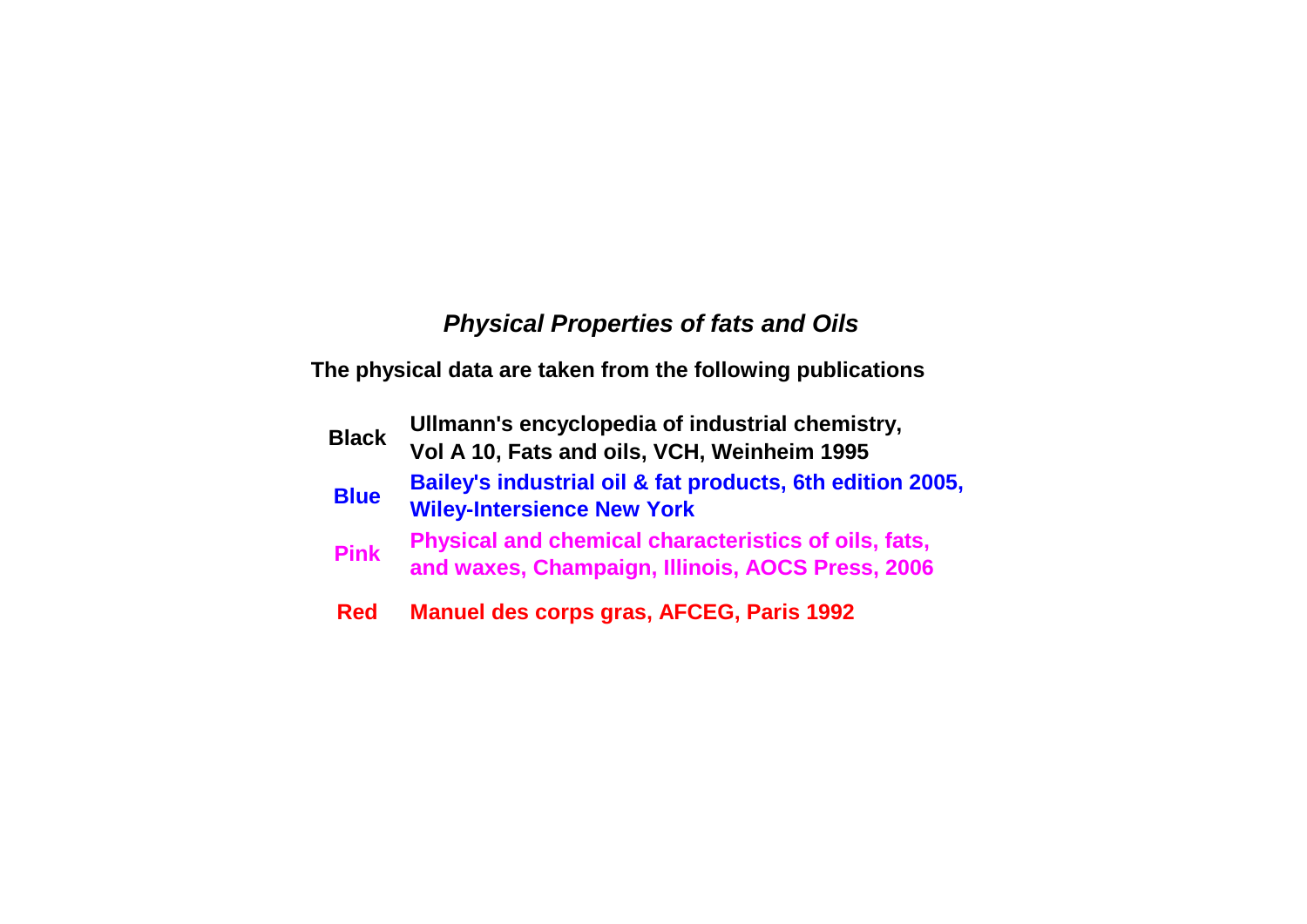| Oil / Fat                          | <b>Cloud point</b><br>in °C |  |               |
|------------------------------------|-----------------------------|--|---------------|
| Coconut oil                        |                             |  |               |
| Corn oil                           |                             |  | $-14,0 -11,0$ |
| Cottonseed oil, RBD                | $-1.0 -$                    |  | 3,0           |
| Flaxseed oil                       |                             |  |               |
| Olive oil                          |                             |  |               |
| Palm oil                           |                             |  |               |
| Palm olein                         | 6,6 -                       |  | 14,3          |
| Palm stearin                       |                             |  |               |
| Palm oil, neutralized              |                             |  |               |
| Palm oil, neutralized and bleached |                             |  |               |
| Peanut oil                         |                             |  |               |
| Rapeseed oil                       |                             |  |               |
| Rapeseed oil (HEAR)                |                             |  |               |
| Rice bran oil                      |                             |  |               |
| Safflower oil                      |                             |  |               |
| Sesame oil                         |                             |  |               |
| Soybean oil                        | $-9,0$                      |  |               |
| Sunflower oil, crude high-oleic    |                             |  |               |
| Sunflower oil, crude mid-oleic     |                             |  |               |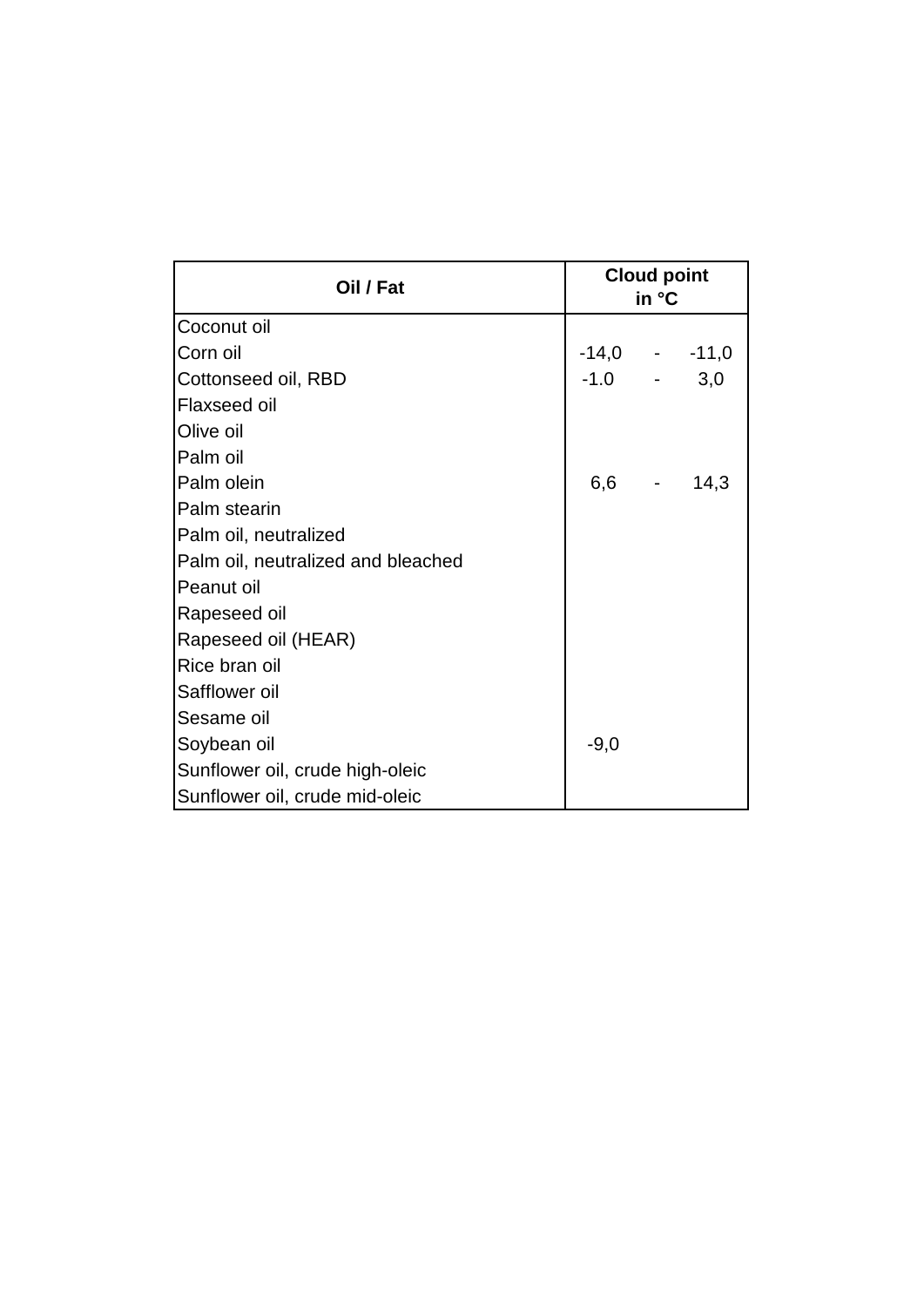| Oil / Fat                       |     | <b>Fire point</b><br>in °C |     |
|---------------------------------|-----|----------------------------|-----|
| Coconut oil                     | 329 |                            |     |
| Corn oil                        | 360 |                            | 371 |
| Cottonseed oil                  |     | 342 / 357                  |     |
| Olive oil                       |     |                            |     |
| Palm oil                        | 341 |                            |     |
| Palm olein                      |     |                            |     |
| Palm stearin                    |     |                            |     |
| Peanut oil                      |     | 342 / 363                  |     |
| Peanut oil, hardened            | 340 |                            |     |
| Rapeseed oil                    | 344 |                            |     |
| Rapeseed oil (HEAR)             |     |                            |     |
| Rice bran oil                   |     |                            |     |
| Safflower oil                   |     |                            |     |
| Sesame oil                      |     |                            |     |
| Soybean oil                     | 342 |                            | 360 |
| Soybean oil, crude degummed     |     |                            |     |
| Soybean oil, hardened           | 342 |                            |     |
| Sunflower oil                   | 341 |                            |     |
| Sunflower oil, crude high-oleic |     |                            |     |
| Sunflower oil, crude mid-oleic  |     |                            |     |
| <b>Animal fats</b>              |     |                            |     |
| <b>Beef tallow</b>              | 344 |                            |     |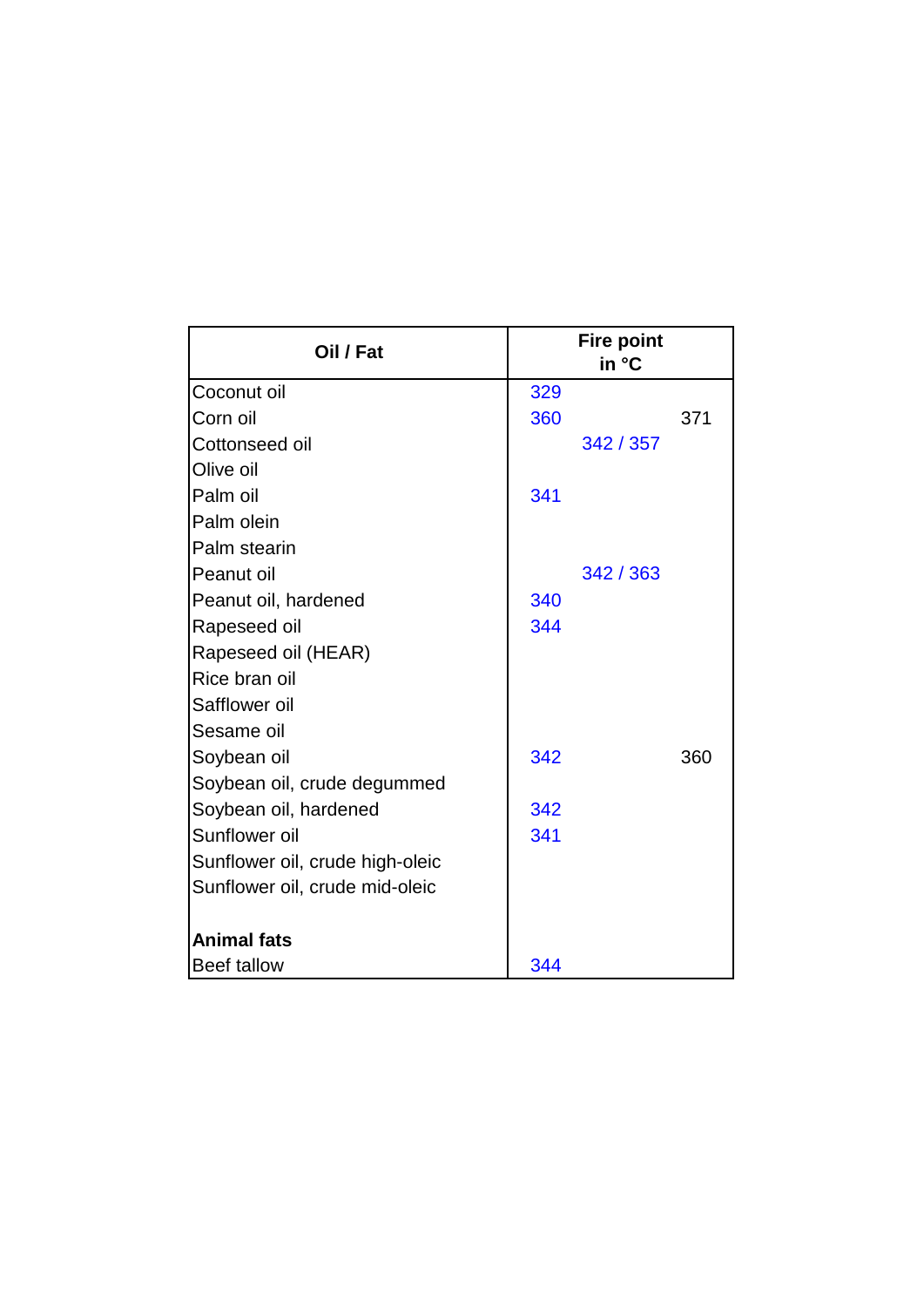| Oil / Fat                                  |     | <b>Flash point</b><br>in °C |     |
|--------------------------------------------|-----|-----------------------------|-----|
| Coconut oil                                |     | 300 / 288 / 270             |     |
| Corn oil                                   | 332 |                             | 338 |
| Cottonseed oil                             |     | 322/318                     |     |
| Cottonseed oil, RBD                        |     |                             |     |
| <b>Flaxseed oil</b>                        | 120 |                             | 135 |
| Olive oil                                  |     |                             |     |
| Palm oil                                   | 314 |                             |     |
| Palm olein                                 |     |                             |     |
| Peanut oil                                 |     | 315 / 333 / 290             |     |
| Peanut oil, hardened                       | 314 |                             |     |
| Rapeseed oil                               | 317 |                             |     |
| Rapeseed oil (Canola)                      | 275 |                             | 290 |
| Rapeseed oil (Canola), crude               |     |                             |     |
| Rapeseed oil (Canola), (RBD)               |     |                             |     |
| Rapeseed oil (Canola), nonhydrog., deodor. |     |                             |     |
| Rapeseed oil (HEAR)                        | 278 |                             | 282 |
| Rice bran oil                              |     |                             |     |
| Rice bran oil (RBD)                        |     |                             |     |
| Safflower oil                              |     |                             |     |
| Sesame oil                                 |     |                             |     |
| Soybean oil                                | 317 |                             | 324 |
| Soybean oil, crude degummed                | 121 |                             |     |
| Soybean oil, once-refined                  | 121 |                             |     |
| Soybean oil, fully refined                 |     |                             |     |
| Soybean oil, hardened                      | 318 |                             |     |
| Sunflower oil                              | 316 |                             |     |
| Sunflower oil, crude high-oleic            |     |                             |     |
| Sunflower oil, crude mid-oleic             |     |                             |     |
|                                            |     |                             |     |
| <b>Animal fats</b>                         |     |                             |     |
| Beef tallow                                |     | 316 / 266                   |     |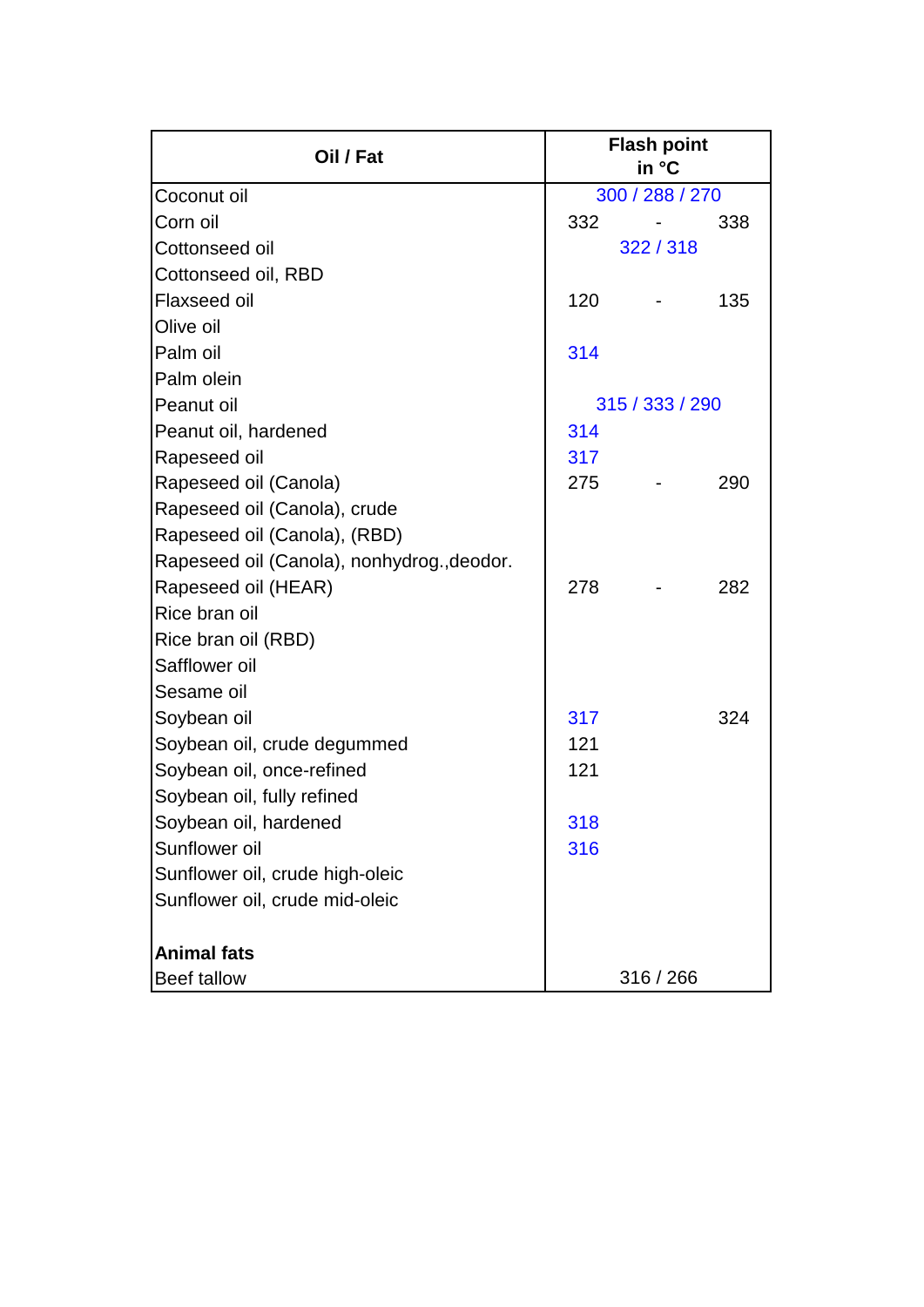| Oil / Fat               |                  |                          | <b>lodine value</b> |  |  |  |
|-------------------------|------------------|--------------------------|---------------------|--|--|--|
|                         |                  | g/100 g                  |                     |  |  |  |
| Almond oil              | 92               |                          | 106                 |  |  |  |
|                         | 94               |                          | 101                 |  |  |  |
| Apricot kernel oil      | 97               |                          | 110                 |  |  |  |
| Argan seed oil          | 92               |                          | 102                 |  |  |  |
| Avocado oil             | 63               | A.                       | 95                  |  |  |  |
|                         | 85               |                          | 90                  |  |  |  |
| Babassu oil             | 10 <sup>1</sup>  |                          | 18                  |  |  |  |
|                         | 10 <sup>1</sup>  |                          | 18                  |  |  |  |
| <b>Blackcurrent oil</b> | 173              |                          | 182                 |  |  |  |
| Camelina oil            | 127              | $\sim 100$               | 155                 |  |  |  |
|                         | 130              |                          | 145                 |  |  |  |
| Cashew nut oil          | 79               |                          | 89                  |  |  |  |
| Castor oil              | 82               |                          | 88                  |  |  |  |
|                         | 81               |                          | 91                  |  |  |  |
| Chia oil                | 190              |                          | 199                 |  |  |  |
|                         | 196              |                          | 199                 |  |  |  |
| Cocoa butter            | 33               |                          | 40                  |  |  |  |
|                         | 32               |                          | 40                  |  |  |  |
| Coconut oil             | 6 <sup>1</sup>   |                          | 9                   |  |  |  |
|                         | 6,3              |                          | 11                  |  |  |  |
|                         | 6                |                          | 11                  |  |  |  |
| Coconut oil, cochin     | 7 <sup>7</sup>   |                          | 12                  |  |  |  |
| Coconut oil, RBD        | $\overline{7}$   |                          | 12                  |  |  |  |
| Corn oil                | 127              | $\frac{1}{2}$            | 133                 |  |  |  |
| Cottonseed oil          | 103 <sub>1</sub> | <b>Contract Contract</b> | 115                 |  |  |  |
|                         | 100              | e i s                    | 123                 |  |  |  |
|                         | 100              | A.                       | 115                 |  |  |  |
| Cottonseed oil, RBD     | 98               |                          | 118                 |  |  |  |
| Crambe oil              | 93               |                          |                     |  |  |  |
| <b>Flaxseed oil</b>     | 182              |                          | 203                 |  |  |  |
| Grape seed oil          | 130              |                          | 138                 |  |  |  |
|                         | 128              |                          | 150                 |  |  |  |
| Hazelnut oil            | 85               |                          | 95                  |  |  |  |
| <b>Illipe butter</b>    | 58               |                          | 65                  |  |  |  |
| Linseed oil             | 170              | Albert C                 | 204                 |  |  |  |
| Maize germ oil          | 103              |                          | 128                 |  |  |  |
|                         | 103              |                          | 135                 |  |  |  |
|                         | 107              |                          | 128                 |  |  |  |
| Melon seed oil          | 124              |                          |                     |  |  |  |
| Mustardseed oil         | 92               |                          | 125                 |  |  |  |
| Oiticica oil            | 140              |                          | 180                 |  |  |  |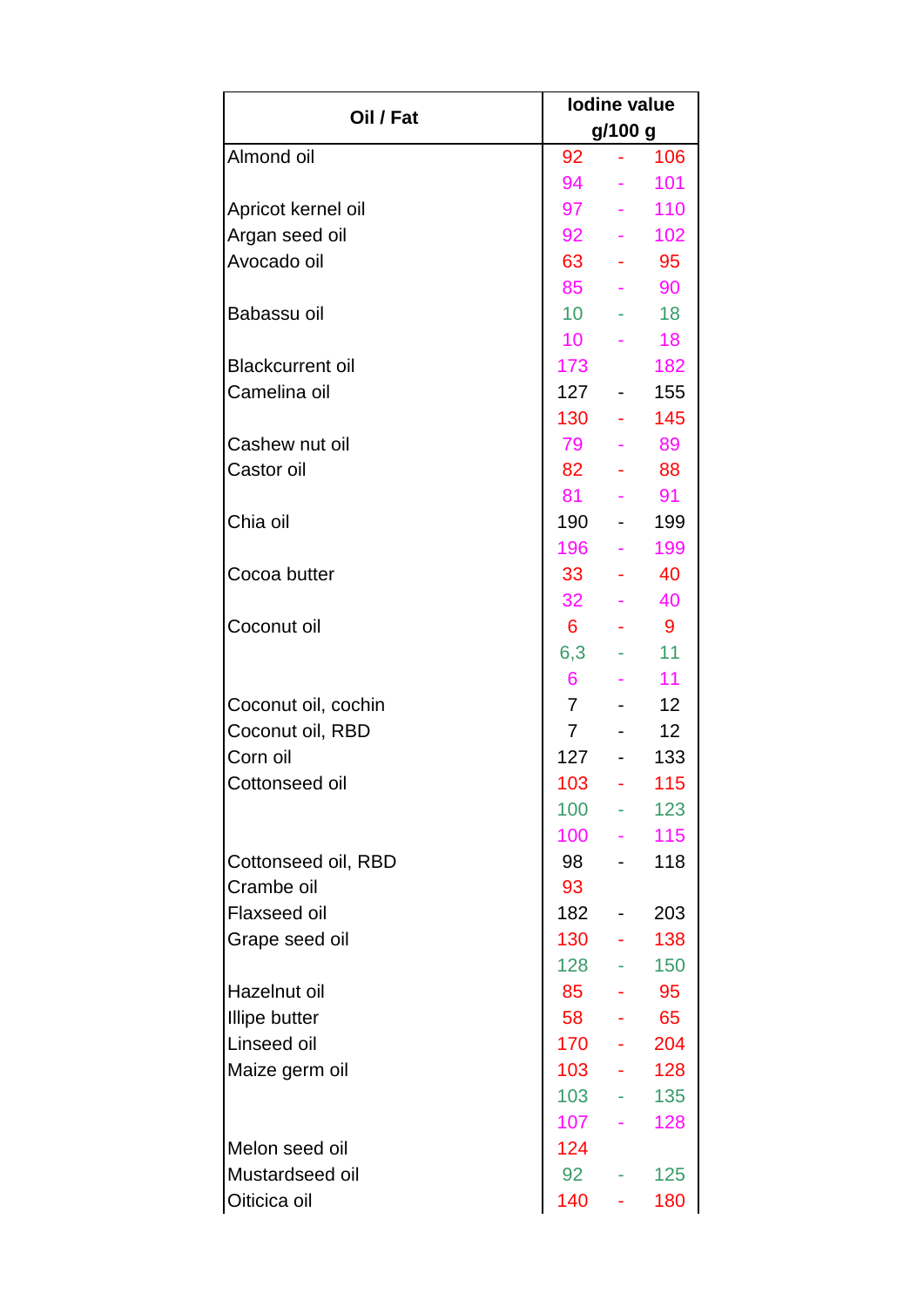|                                      | <b>lodine value</b> |                     |           |  |  |
|--------------------------------------|---------------------|---------------------|-----------|--|--|
| Oil / Fat                            |                     | g/100 g             |           |  |  |
| Olive oil                            | 75                  |                     | 94        |  |  |
| Ongokea oil                          | 180                 | $\omega_{\rm{max}}$ | 205       |  |  |
| Palm kernel oil                      |                     |                     | $16 - 23$ |  |  |
|                                      | $14,1 - 21$         |                     |           |  |  |
| Palm oil                             | $50,6 - 55$         |                     |           |  |  |
|                                      |                     |                     | 51 - 54   |  |  |
|                                      | 50                  |                     | $-55$     |  |  |
| Palm olein                           | 56                  |                     | 61        |  |  |
| Palm stearin                         |                     |                     |           |  |  |
| Palm oil, neutralized                | 50                  |                     | 55        |  |  |
| Palm oil, neutralized and bleached   | 50                  |                     | 55        |  |  |
|                                      | $\geq 56$           |                     |           |  |  |
| Palm oil (RBD/NBD)                   | 50                  |                     | 55        |  |  |
| Palm olein, crude                    | 56                  |                     |           |  |  |
| Palm olein, neutralized              | 56                  |                     |           |  |  |
| Palm olein, neutralized and bleached | 56                  |                     |           |  |  |
| Palm olein (RBD/NBD)                 | 56                  |                     |           |  |  |
| Palm stearin                         | 22 <sub>2</sub>     |                     | 49        |  |  |
|                                      | $\leq 48$           |                     |           |  |  |
| Palm superolein                      | $\geq 60$           |                     |           |  |  |
| Peanut oil                           | 86                  |                     | 107       |  |  |
|                                      | 86                  |                     | 107       |  |  |
| Peanut oil, Africa                   | 85                  |                     | 90        |  |  |
| Peanut oil, South America            | 92                  |                     | 110       |  |  |
| Perilla oil                          | 192                 | $\sim$              | 208       |  |  |
| Poppyseed oil                        | $130 -$             |                     | 143       |  |  |
| Pumpkin seed oil                     | 117                 |                     |           |  |  |
| Rapeseed oil                         | 94                  |                     | 120       |  |  |
| Rapeseed oil (Canola)                | 110                 |                     | 126       |  |  |
|                                      |                     |                     |           |  |  |
| Rapeseed oil, erucic acid incl.      | 100                 |                     | 106       |  |  |
| Rapeseed oil, erucic acid excl.      | 112                 |                     | 117       |  |  |
| Rapeseed oil (HEAR)                  | 97                  |                     | 108       |  |  |
| Rapeseed oil (low erucic acid)       | 105                 |                     | 126       |  |  |
| Rice bran oil                        | 100                 |                     |           |  |  |
| Rice bran oil (RBD)                  | 99                  |                     | 108       |  |  |
| Safflower oil                        | 141                 |                     | 147       |  |  |
|                                      | 136                 |                     | 148       |  |  |
| Safflower oil (high oleic acid)      | 80                  |                     | 100       |  |  |
| Safflower oil, linoleic              | 135                 |                     | 150       |  |  |
| Safflower oil, oleic                 | 91                  |                     | 95        |  |  |
|                                      |                     |                     |           |  |  |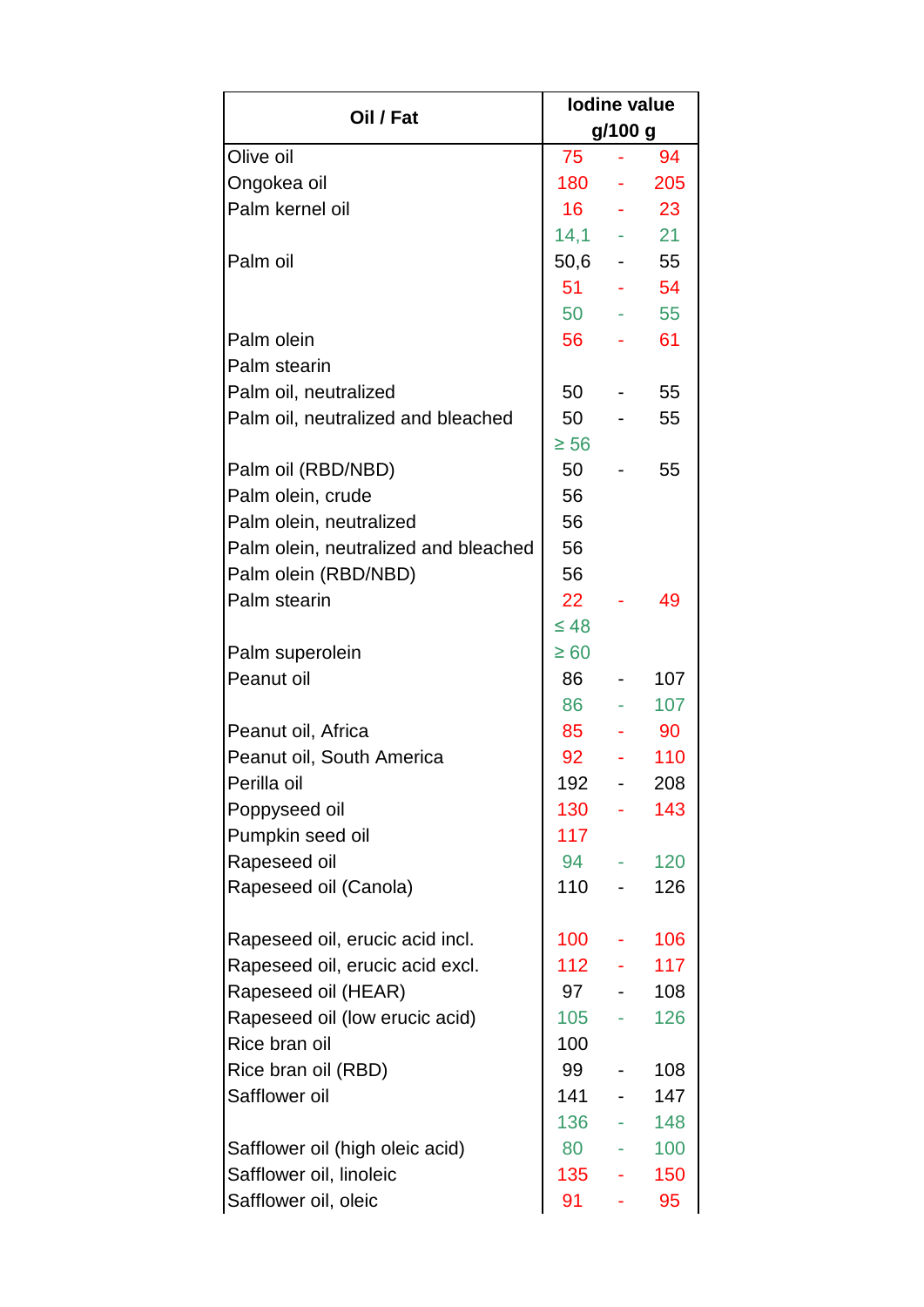|                                 |         | lodine value |     |  |
|---------------------------------|---------|--------------|-----|--|
| Oil / Fat                       | g/100 g |              |     |  |
| Sesame oil                      | 104     |              | 120 |  |
|                                 | 104     |              | 120 |  |
|                                 | 104     |              | 120 |  |
| Shea butter                     | 52      | ÷            | 66  |  |
| Soybean oil                     | 125     |              | 128 |  |
| Soybean oil                     | 124     |              | 139 |  |
| Sunflower oil                   | 120     |              | 134 |  |
|                                 | 118     |              | 141 |  |
|                                 |         |              |     |  |
| Sunflower oil, crude high-oleic | 78      |              | 90  |  |
| Sunflower oil, crude mid-oleic  | 94      |              | 122 |  |
| Sunflower oil (high oleic acid) | 78      |              | 90  |  |
| Sunflower oil (mid-oleic acid)  | 94      |              | 122 |  |
| Tung oil                        | 166     |              | 170 |  |
| Vernonia oil                    | 104     |              | 108 |  |
| Walnut oil                      | 135     |              | 151 |  |
| Wheat germ oil                  | 118     |              | 128 |  |
| <b>Animal fats</b>              |         |              |     |  |
| Bone oil                        | 52      |              | 55  |  |
| Lard                            | 58      |              | 65  |  |
| <b>Tallow</b>                   | 42      |              | 51  |  |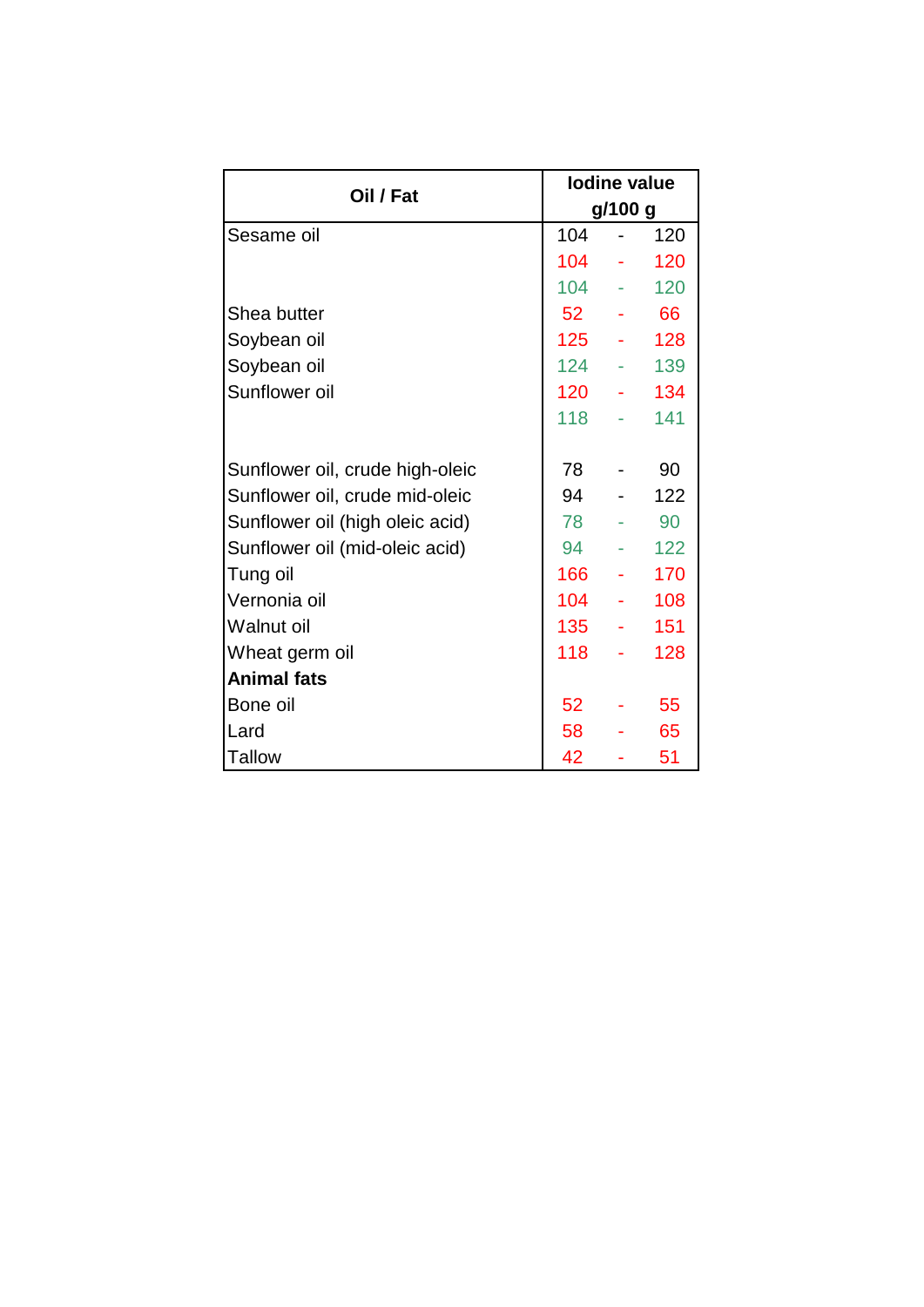| Oil / Fat                                  | <b>Lovibon colour</b> |                              |  |  |
|--------------------------------------------|-----------------------|------------------------------|--|--|
| Coconut oil, crude                         | 5 1/4 in.cell R/Y     | 12/75 max.                   |  |  |
| Coconut oil, cochin                        | 5 1/4 in.cell R/Y     | $1/10$ max.                  |  |  |
| Coconut oil, RBD                           | 5 $1/4$ in.cell $R/Y$ | $1/10$ max.                  |  |  |
| Corn oil                                   |                       | 3,0 red max.                 |  |  |
| Palm oil, neutralized and bleached         |                       | 20 red max.                  |  |  |
| Palm oil (RBD/NBD)                         |                       | 3 or 6 red max.              |  |  |
| Palm olein, neutralized and bleached       |                       | 20 red max.                  |  |  |
| Palm olein (RBD/NBD)                       |                       | 3 or 6 red max.              |  |  |
| Peanut oil                                 |                       | yellow 16-25; 2,0 red (max.) |  |  |
| Rapeseed oil (Canola), (RBD)               |                       | $<$ 1,5 red/10 yellow        |  |  |
| Rapeseed oil (Canola), nonhydrog., deodor. | red, 5.25 inch        | $0,3-1,5$                    |  |  |
| Rice bran oil (RBD)                        | 5.25-in Lovibond red  | 5,0 max.                     |  |  |
| Soybean oil, once-refined                  |                       | 3,5 red max.                 |  |  |
| Soybean oil, fully refined                 |                       | 20 yellow, 2.0 red max.      |  |  |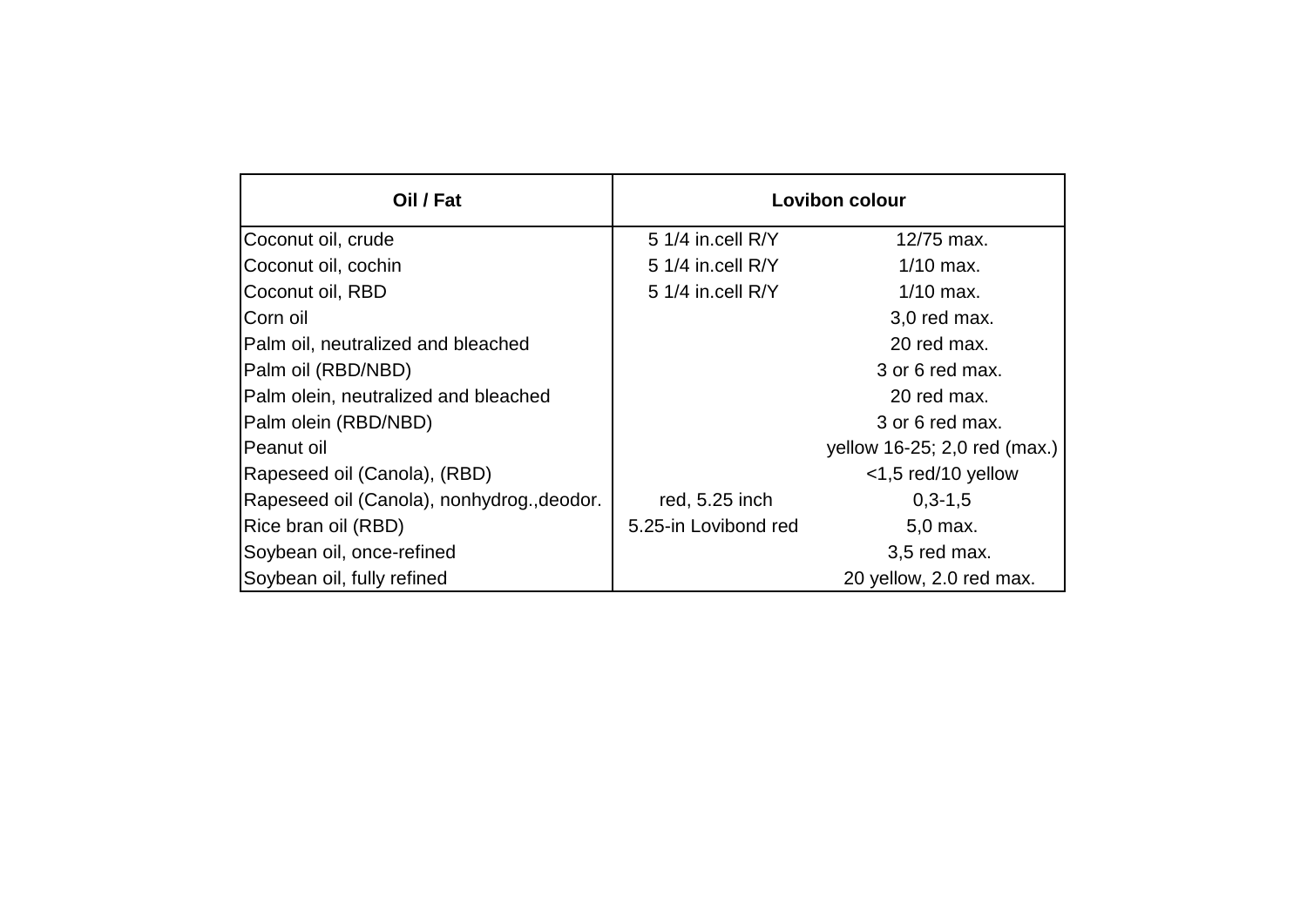| Oil / Fat                            |         | in °C                    | <b>Melting point</b> |
|--------------------------------------|---------|--------------------------|----------------------|
| Babassu oil                          | 24,0    | ÷                        | 26,0                 |
| Cocoa butter                         | 31,0    | ÷                        | 35,0                 |
|                                      | 31,0    | ÷                        | 35,0                 |
| Coconut oil                          | 23,0    | ÷                        | 26,0                 |
|                                      | 23,0    | ÷                        | 26,0                 |
| Coconut oil, crude                   |         |                          |                      |
| Coconut oil, cochin                  | 24,0    | $\overline{\phantom{a}}$ | 26,0                 |
| Coconut oil, RBD                     | 24,0    | $\overline{\phantom{a}}$ | 26,0                 |
| Corn oil                             | $-11,0$ |                          | $-8,0$               |
| Cottonseed oil                       | 10,0    | ÷                        | 15,5                 |
| Cottonseed oil, RBD                  | 10,0    | ÷,                       | 16,0                 |
| Crambe oil                           | 6,0     |                          |                      |
| Flaxseed oil                         | $-20,0$ | $\overline{\phantom{a}}$ | $-24,0$              |
| Palm kernel oil                      | 23,0    | ÷                        | 30,0                 |
| Palm oil                             | 30,8    | $\overline{\phantom{a}}$ | 37,6                 |
|                                      | 27,0    | è                        | 45,0                 |
| Palm olein                           | 19,4    | $\overline{\phantom{0}}$ | 23,5                 |
| Palm stearin                         | 44,5    | $\overline{\phantom{a}}$ | 56,2                 |
| Palm oil, neutralized                | 33,0    | $\overline{\phantom{0}}$ | 39,0                 |
| Palm oil, neutralized and bleached   | 33,0    | $\overline{\phantom{a}}$ | 39,0                 |
| Palm oil (RBD/NBD)                   | 33,0    | ÷,                       | 39,0                 |
| Palm olein, crude                    | 24,0    |                          |                      |
| Palm olein, neutralized              | 24,0    |                          |                      |
| Palm olein, neutralized and bleached | 24,0    |                          |                      |
| Palm olein (RBD/NBD)                 | 24,0    |                          |                      |
| Peanut oil                           | 0       |                          | 3,0                  |
| Soybean oil                          | 0,6     |                          |                      |
|                                      |         |                          |                      |
| <b>Animal fats</b>                   |         |                          |                      |
| Bone oil                             | 39,0    |                          | 41,0                 |
| Lard                                 | 32,0    | ÷                        | 38,0                 |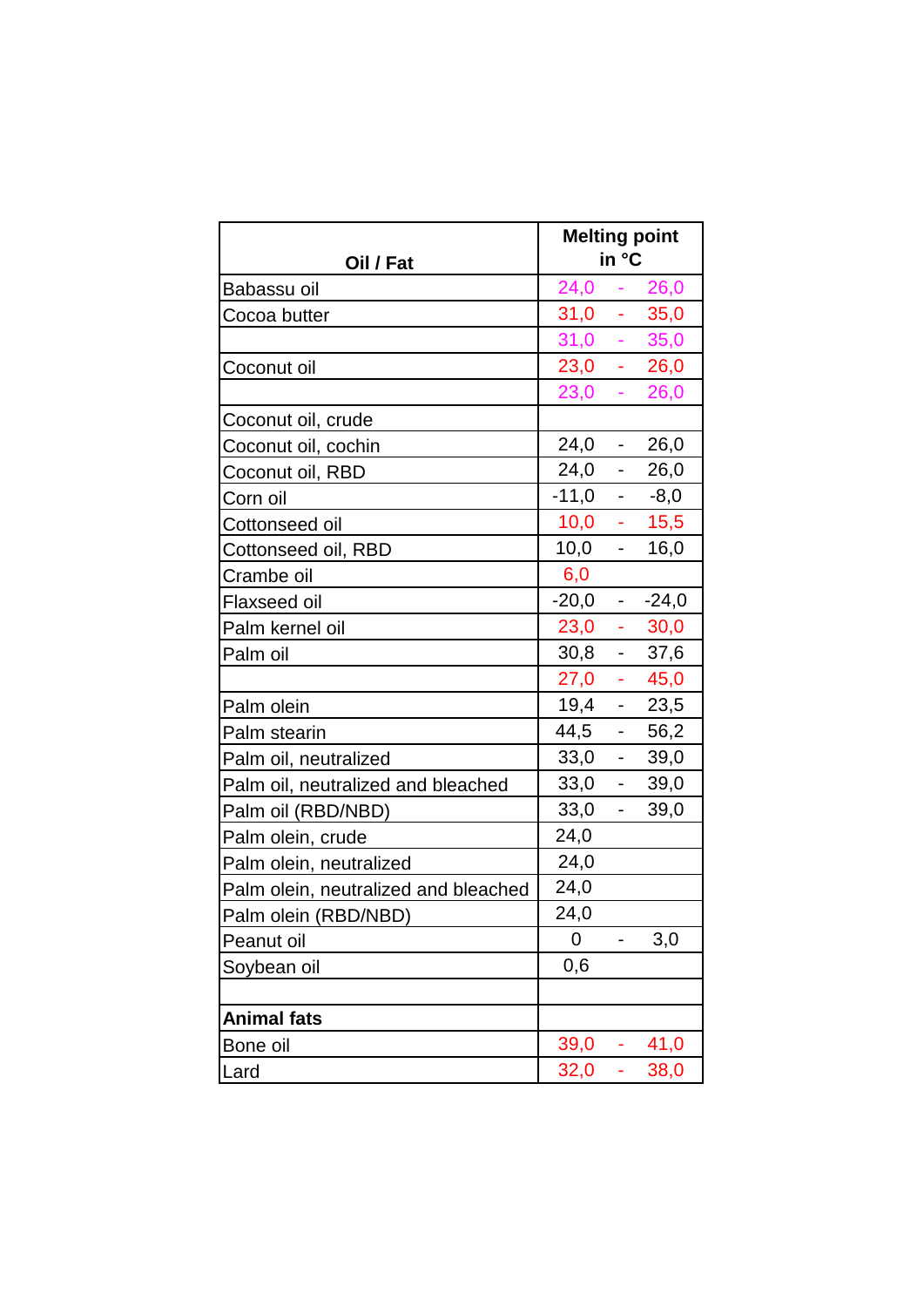|                         | Density $\rho$ in g/ml     | Relative density d at |                   |                                   |                      |
|-------------------------|----------------------------|-----------------------|-------------------|-----------------------------------|----------------------|
| Oil / Fat               | at 15 °C                   | 15 °C/15 °C           | 20 °C/20 °C       | 25 °C/25 °C                       | 40 °C                |
| Almond oil              |                            | $0,9150 -$<br>0,9200  | $0,9110 - 0,9170$ | $0,9100 - 0,9160$                 |                      |
| Apricot kernel oil      |                            | 0,9210<br>$0,9150 -$  |                   | $0,9100 - 0,9160$                 |                      |
| Argan seed oil          |                            | $0,9060 -$<br>0,9190  |                   |                                   |                      |
| Avocado oil             |                            |                       |                   | $0,9100 - 0,9200$ 0,9100 - 0,9200 |                      |
| <b>Babassu oil</b>      | 0,9250                     | 0,9170<br>$0,9140 -$  |                   | 0,9140 - 0,9170                   |                      |
| <b>Blackcurrent oil</b> |                            |                       | $0,9210 - 0,9280$ |                                   |                      |
| Camelina oil            |                            | 0,9250                | $0,9170 - 0,9240$ |                                   |                      |
| Cashew nut oil          |                            | $0,9110 -$<br>0,9180  |                   |                                   |                      |
| <b>Castor oil</b>       | $0,9500 - 0,9740$          | $0,9560 -$<br>0,9700  | $0,9550 - 0,9680$ | $0,9450 - 0,9650$                 |                      |
|                         |                            |                       |                   | $0,9450 - 0,9650$                 |                      |
| Chia oil                | 0,9360                     |                       |                   | 0,9330                            |                      |
| <b>Cocoa butter</b>     | $0,9450 - 0,9760$          | $0,8560 - 0,8640*$    |                   | 0,9730 - 0,9800                   | $0,9060 -$<br>0,9090 |
| <b>Coconut oil</b>      | $0,9190 - 0,9370$          | $0,8690 - 0,8740*$    | 0,9171            |                                   | $0,9080 -$<br>0,9200 |
|                         |                            | $0,9080 - 0,9210$     |                   |                                   | $0.9080 -$<br>0,9210 |
| Corn oil                |                            |                       |                   | 0,9188                            |                      |
| Corn germ oil           | $0,9200 - 0,9280$          |                       |                   | $0,9160 - 0,9210$                 |                      |
| <b>Cottonseed oil</b>   | $0,9170 - 0,9310$          |                       | 0,9180            | $0,9160 - 0,9180$                 |                      |
|                         |                            |                       | $0,9170 - 0,9250$ |                                   |                      |
|                         |                            |                       | $0,9180 - 0,9260$ |                                   |                      |
| Cottonseed oil, RBD     |                            |                       |                   | 0,9160 - 0,9180                   |                      |
| <b>Crambe oil</b>       |                            |                       | 0,9080            |                                   |                      |
| Flaxseed oil            |                            |                       | 0,9250 - 0,9350   |                                   |                      |
| <b>Grape seed oil</b>   | $0,9190 - 0,9360$          |                       | 0,9230 - 0,9260   |                                   |                      |
|                         |                            |                       | $0,9200 - 0,9260$ |                                   |                      |
| <b>Hazelnut oil</b>     |                            |                       | 0,9120  0,9150    |                                   |                      |
| <b>Hempseed oil</b>     | $0,9240 - 0,9320$ 0,9230 - | 0,9250                |                   |                                   |                      |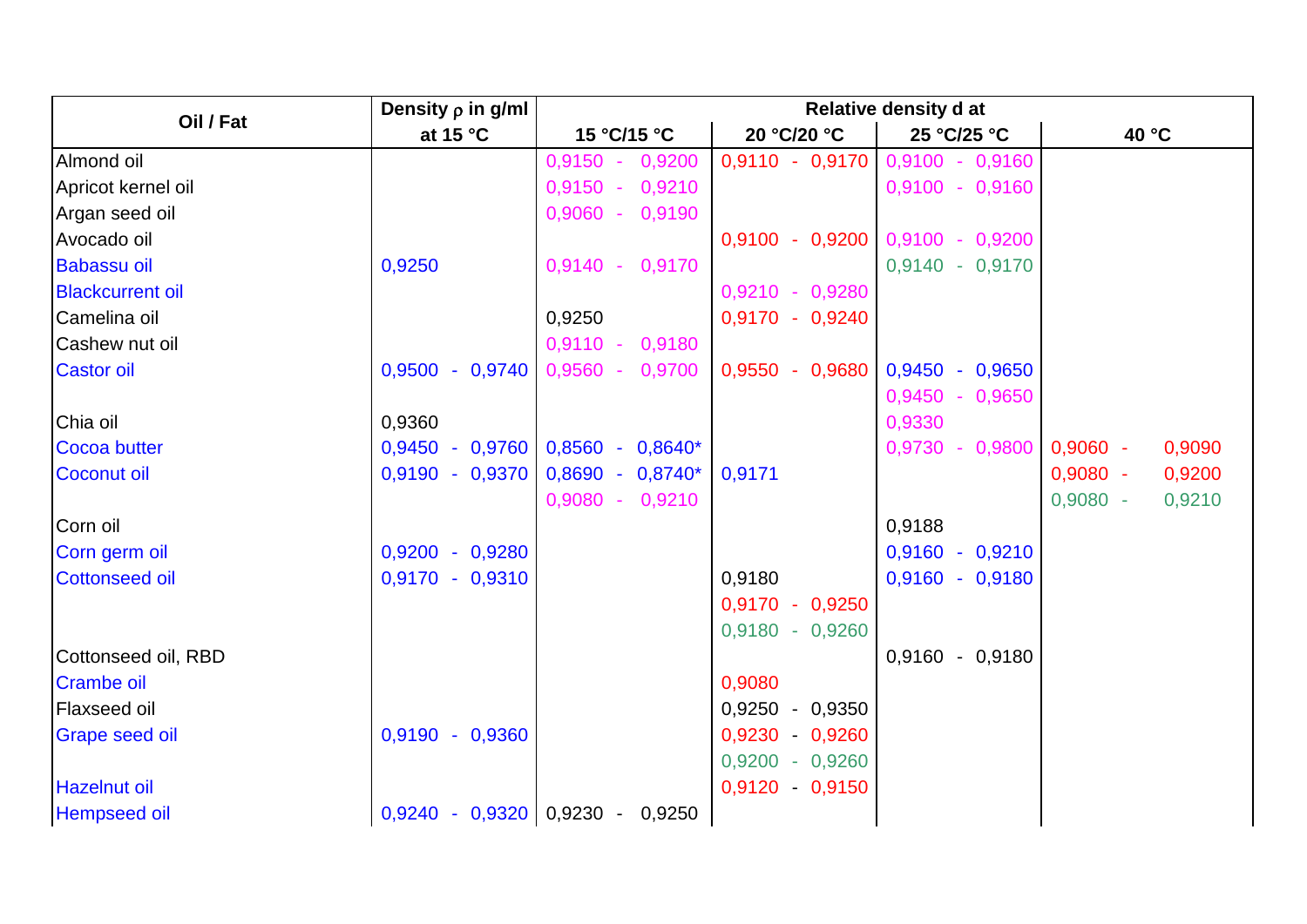|                           | Density $\rho$ in g/ml | <b>Relative density d at</b> |                   |                   |            |             |
|---------------------------|------------------------|------------------------------|-------------------|-------------------|------------|-------------|
| Oil / Fat                 | at 15 $\degree$ C      | 15 °C/15 °C                  | 20 °C/20 °C       | 25 °C/25 °C       | 40 °C      |             |
| <b>Illipe butter</b>      |                        |                              |                   |                   | $0,9020 -$ | 0,9050      |
| <b>Linseed oil</b>        | $0,9300 - 0,9350$      |                              | 0,9280 - 0,9330   | 0,9310 - 0,9360   |            |             |
| Maize germ oil            |                        |                              | $0,9170 - 0,9250$ |                   |            |             |
|                           |                        |                              | $0,9170 - 0,9250$ |                   |            |             |
| <b>Mustard seed oil</b>   | $0,9120 - 0,9230$      |                              | $0,9100 - 0,9210$ |                   |            |             |
| Oiticica oil              | $0,9518 - 0,9694$      | 0,9780                       | 0,9660 - 0,9770   |                   |            |             |
| <b>Olive oil</b>          | $0,9140 - 0,9250$      |                              | 0,9145            | 0,9090 - 0,9150   |            |             |
|                           |                        |                              | $0,9100 - 0,9160$ |                   |            |             |
| <b>Ongokea oil</b>        |                        |                              | $0,9750 - 0,9950$ |                   |            |             |
| Palm oil                  | $0,9210 - 0,9470$      | $0,898 - 0,9010***$          | 0,9119            |                   | $0,8880 -$ | 0,8890**    |
|                           |                        |                              |                   |                   | $0,8950 -$ | 0,9000      |
|                           |                        |                              |                   |                   | $0,8910 -$ | $0,8990**$  |
| Palm kernel oil           | $0,9250 - 0,9350$      | $0,8600 - 0,8730^*$          | 0,9252            |                   | $0,8990 -$ | 0,9130      |
|                           |                        |                              |                   |                   | $0,8990 -$ | 0,9140      |
| Palm olein                |                        |                              |                   |                   | $0,8965 -$ | 0,8992      |
|                           |                        |                              |                   |                   | $0,8990 -$ | 0,9200      |
| Palm stearin              |                        |                              |                   |                   | $0,8810 -$ | $0,8910***$ |
| Palm superolein           |                        |                              |                   |                   | $0,9000 -$ | 0,9250      |
| Peanut oil                | $0,9110 - 0,9250$      |                              | $0,9120 - 0,9200$ | 0,9100 - 0,9150   |            |             |
|                           |                        |                              | $0,9120 - 0,9200$ |                   |            |             |
| Peanut oil, Africa        |                        |                              | 0,9140 - 0,9170   |                   |            |             |
| Peanut oil, South America |                        |                              | $0,9170 - 0,9200$ |                   |            |             |
| <b>Perilla oil</b>        | $0,9270 - 0,9330$      | 0,9370                       |                   |                   |            |             |
|                           |                        | 0,9320                       |                   |                   |            |             |
| <b>Poppyseed oil</b>      | $0,9230 - 0,9260$      |                              | $0,9250 - 0,9280$ |                   |            |             |
| <b>Rapeseed oil</b>       | $0,9100 - 0,9170$      |                              | 0,9115            | $0,9060 - 0,9100$ |            |             |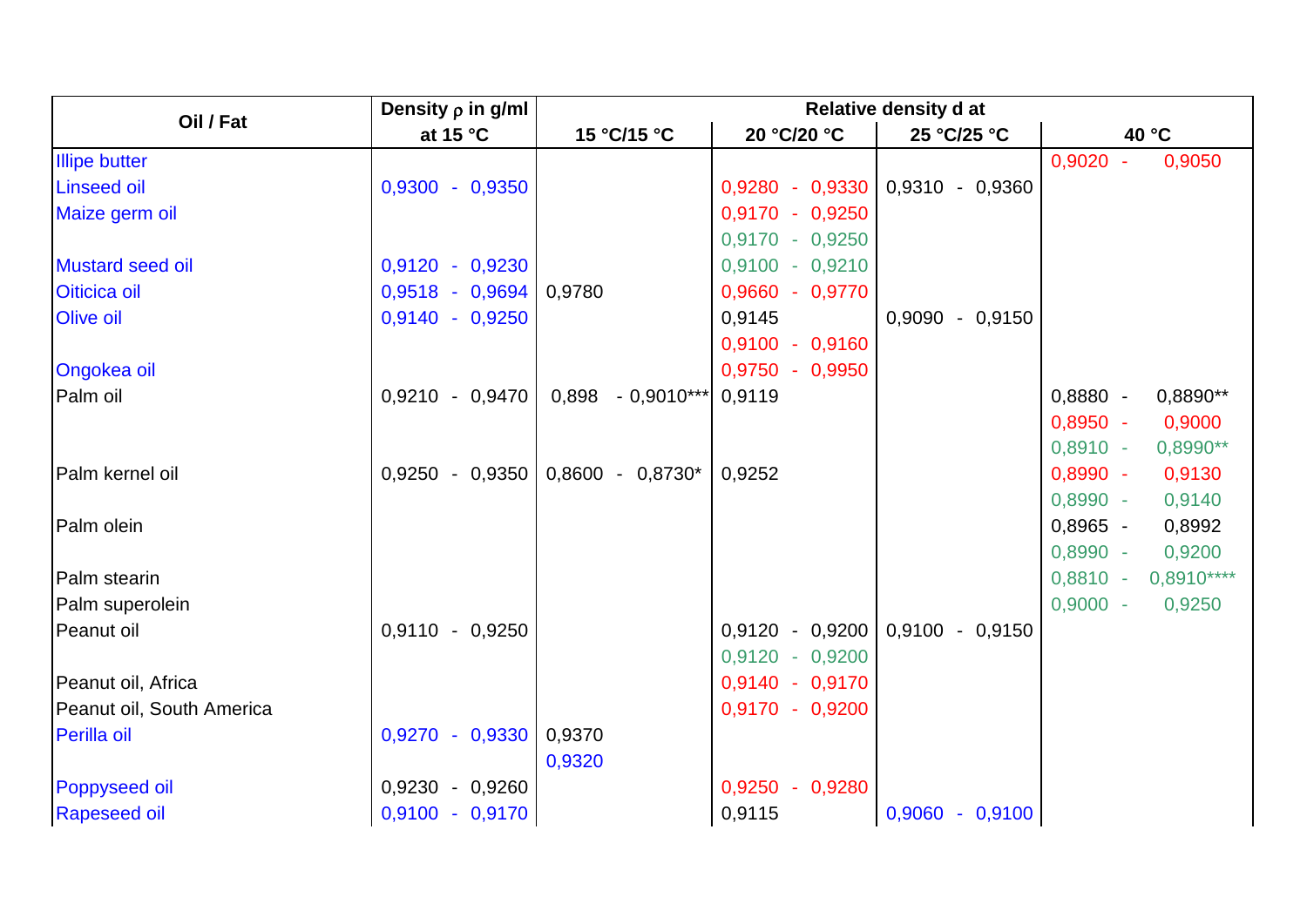|                                     | Density $\rho$ in g/ml | Relative density d at             |                   |                                     |                      |
|-------------------------------------|------------------------|-----------------------------------|-------------------|-------------------------------------|----------------------|
| Oil / Fat                           | at 15 $\degree$ C      | 15 °C/15 °C                       | 20 °C/20 °C       | 25 °C/25 °C                         | 40 °C                |
|                                     |                        |                                   | $0,9100 - 0,9200$ |                                     |                      |
| Rapeseed oil (Canola)               |                        |                                   | 0,9140 - 0,9170   |                                     |                      |
| Rapeseed oil, erucic acid incl.     |                        |                                   | $0,9100 - 0,9160$ |                                     |                      |
| Rapeseed oil, erucic acid excl.     |                        |                                   | $0,9140 - 0,9170$ |                                     |                      |
| Rapeseed oil (HEAR)                 |                        |                                   | $0,9070 - 0,9110$ |                                     |                      |
| Rapeseed oil (low erucic acid)      |                        |                                   | 0,9140 - 0,9200   |                                     |                      |
| Rice bran oil                       |                        |                                   |                   | $0,9160 - 0,9210$                   |                      |
| Safflower oil                       | 0,9230 - 0,9280        |                                   |                   | $0,9220 - 0,9270$ 0,9190 - 0,9240   |                      |
| Safflowerseed oil (high oleic acid) |                        |                                   |                   | $0,9130 - 0,9190$ 0,9100 - 0,9160   |                      |
| Safflower oil, linoleic             |                        |                                   | 0,9220 - 0,9270   |                                     |                      |
| Safflower oil, oleic                |                        |                                   | $0,9100 - 0,9160$ |                                     |                      |
| Sesame oil                          | $0.9210 - 0.9240$      |                                   |                   | $0,9150 - 0,9240   0,9140 - 0,9190$ |                      |
|                                     |                        |                                   | $0,9150 - 0,9230$ |                                     |                      |
|                                     |                        |                                   | $0,9150 - 0,9240$ |                                     |                      |
| <b>Shea butter</b>                  | $0,9170 - 0,9180$      |                                   |                   |                                     | $0,9000 -$<br>0,9020 |
| Soybean oil                         | 0,9220 - 0,9340        |                                   |                   | $0,9165 - 0,9261   0,9170 - 0,9210$ |                      |
|                                     |                        |                                   | $0,9210 - 0,9240$ |                                     |                      |
|                                     |                        |                                   | 0,9190 - 0,9250   |                                     |                      |
| <b>Sunflower oil</b>                | $0,9200 - 0,9270$      |                                   | 0,9191            | $0,9150 - 0,9190$                   |                      |
|                                     |                        |                                   | $0,9200 - 0,9250$ |                                     |                      |
|                                     |                        |                                   | $0,9180 - 0,9230$ |                                     |                      |
| Sunflower oil, crude high-oleic     |                        |                                   |                   | $0,9090 - 0,9150$                   |                      |
| Sunflower oil, crude mid-oleic      |                        |                                   |                   | 0,9140 - 0,9160                     |                      |
| Sunflower oil (high oleic acid)     |                        |                                   |                   | $0,9090 - 0,9150$                   |                      |
| Sunflower oil (mid-oleic acid)      |                        |                                   | $0,9140 - 0,9160$ |                                     |                      |
| <b>Tung oil</b>                     |                        | $0,9360 - 0,9450$ 0,9400 - 0,9430 | $0,9340 - 0,9430$ |                                     |                      |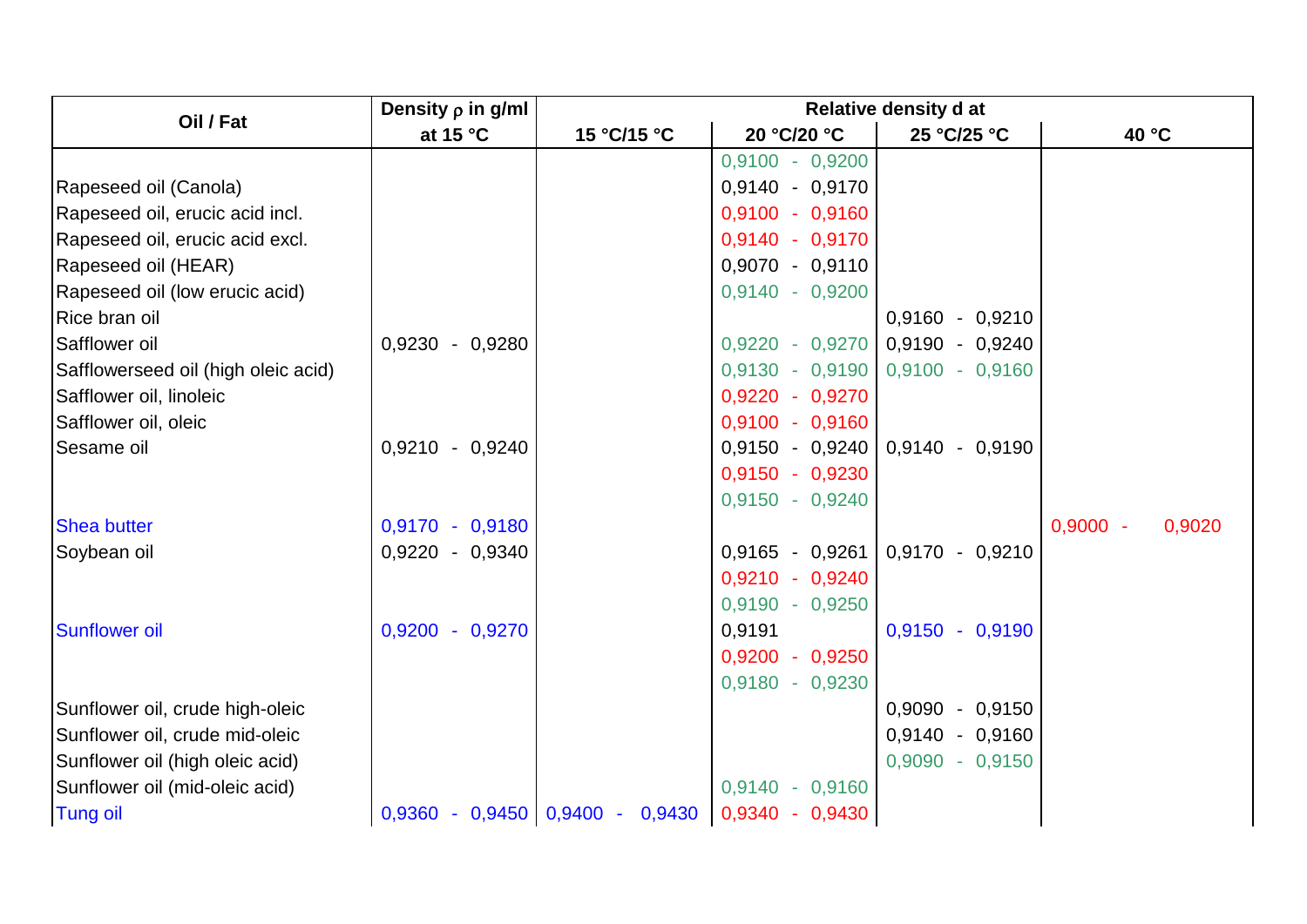|                      | Density $\rho$ in g/ml |                     | <b>Relative density d at</b> |                   |                                         |  |
|----------------------|------------------------|---------------------|------------------------------|-------------------|-----------------------------------------|--|
| Oil / Fat            | at 15 °C               | 15 °C/15 °C         | 20 °C/20 °C                  | 25 °C/25 °C       | 40 °C                                   |  |
| Vernonia oil         |                        |                     |                              | 0,9050 - 0,9730   |                                         |  |
| <b>Walnut oil</b>    |                        |                     | 0,9240 - 0,9260              |                   |                                         |  |
| Wheat germ oil       |                        |                     | 0,9240 - 0,9250              | 0,9250 - 0,9330   |                                         |  |
| <b>Animal fats</b>   |                        |                     |                              |                   |                                         |  |
| <b>Beef tallow</b>   | $0,9360 - 0,9520$      | $0,8600 - 0,8700*$  |                              |                   |                                         |  |
| <b>Bone oil</b>      |                        |                     |                              |                   | 0,8840 - 0,8870****                     |  |
|                      |                        |                     |                              |                   | 0,8750 - 0,8770*****                    |  |
| <b>Butterfat</b>     | $0,9350 - 0,9430$      |                     |                              |                   |                                         |  |
| <b>Fish oil</b>      |                        |                     | 0,9260                       |                   |                                         |  |
| <b>Herring oil</b>   | $0,9170 - 0,9300$      |                     |                              |                   |                                         |  |
| <b>Horse</b> fat     | $0,9150 - 0,9320$      |                     |                              |                   |                                         |  |
| Lard                 | $0,9140 - 0,9430$      | $0,8580 - 0,8640^*$ |                              |                   | 0,8760 - 0,8770*** 0,8720 - 0,8730***** |  |
| Menhaden oil         | $0,9250 - 0,9350$      |                     |                              |                   |                                         |  |
| <b>Mutton tallow</b> | $0,9360 - 0,9600$      |                     |                              |                   |                                         |  |
| Sperm oil            | $0,8750 - 0,8900$      |                     |                              |                   |                                         |  |
| <b>Tallow</b>        |                        |                     | 0,9388                       |                   | 0,8850 - 0,8870****                     |  |
|                      |                        |                     |                              |                   | $0,8750 - 0,8770***$                    |  |
|                      |                        |                     |                              |                   | $0,8750 - 0,8770***$                    |  |
| <b>Whale oil</b>     | $0,9140 - 0,9310$      |                     |                              | $0,9100 - 0,9200$ |                                         |  |
| $*$ d 99,0/15,5      |                        |                     |                              |                   |                                         |  |
| ** d 50°C            |                        |                     |                              |                   |                                         |  |
| *** d 37,8/37,8      |                        |                     |                              |                   |                                         |  |
| **** D 60°C          |                        |                     |                              |                   |                                         |  |
| ***** D 80°C         |                        |                     |                              |                   |                                         |  |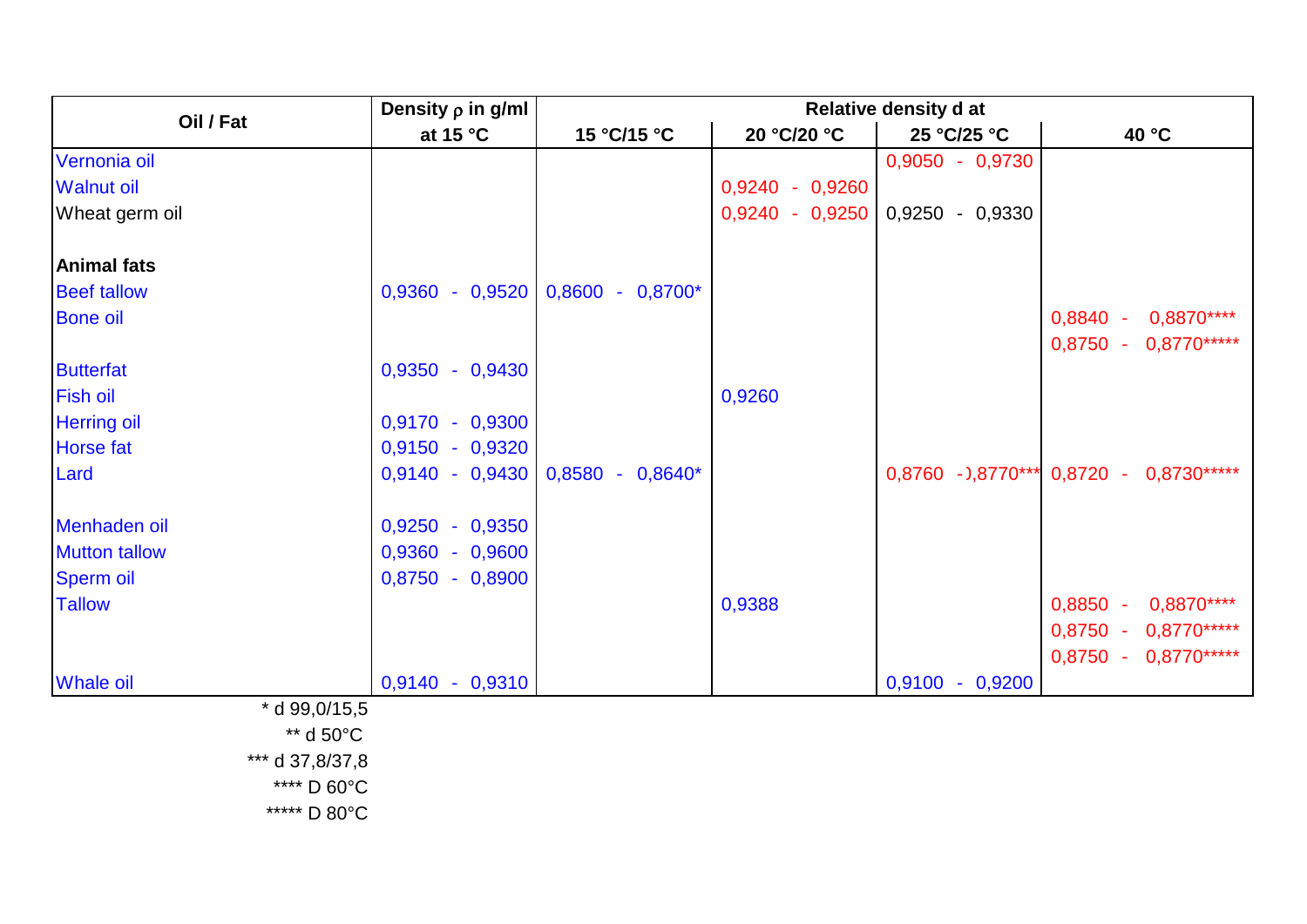|                         | Refractive index $n_D$    |                                 |                                 |                    |  |  |
|-------------------------|---------------------------|---------------------------------|---------------------------------|--------------------|--|--|
| Oil / Fat               | $t = 20^{\circ}C$         | $t = 25^{\circ}C$               | $t = 40^{\circ}$ C              | $t = 60^{\circ}$ C |  |  |
| Almond oil              | $1,471 - 1,472$           | 1,4640 - 1,4700                 | 1,4620 - 1,4660                 |                    |  |  |
| Apricot kernel oil      |                           |                                 | 1,4670 - 1,4700 1,4620 - 1,4660 |                    |  |  |
| Argan seed oil          |                           | 1,4630 - 1,4708                 |                                 |                    |  |  |
| Avocado oil             | 1,4650 - 1,4740           | 1,4620 - 1,4700 1,4580 - 1,4650 |                                 |                    |  |  |
| Babassu oil             |                           |                                 | 1,4490 - 1,4500                 |                    |  |  |
|                         |                           |                                 | 1,4480 - 1,4510                 |                    |  |  |
| <b>Blackcurrent oil</b> | 1,4790 - 1,4810           |                                 |                                 |                    |  |  |
| Camelina oil            | 1,4698                    |                                 |                                 |                    |  |  |
|                         | 1,4750 - 1,4760           |                                 |                                 |                    |  |  |
| Cashew nut oil          |                           |                                 | 1,4620 - 1,4640                 |                    |  |  |
| Castor oil              |                           | 1,4770 - 1,4790 1,4730 - 1,4770 | 1,4660 - 1,4730                 |                    |  |  |
|                         | 1,4760 - 1,4810           |                                 |                                 |                    |  |  |
| Chia oil                | 1,4753                    | 1,4812                          | 1,4753                          |                    |  |  |
| Cocoa butter            |                           |                                 | 1,4530 - 1,4580                 |                    |  |  |
|                         |                           |                                 | 1,4560 - 1,4580                 |                    |  |  |
|                         |                           |                                 |                                 |                    |  |  |
| Coconut oil             |                           |                                 | 1,4480 - 1,4500                 |                    |  |  |
|                         |                           |                                 | 1,4480 - 1,4500                 |                    |  |  |
|                         |                           |                                 | 1,4480 - 1,4500                 |                    |  |  |
| Coconut oil, crude      |                           |                                 |                                 |                    |  |  |
| Coconut oil, cochin     |                           |                                 | 1,4448 - 1,4500                 |                    |  |  |
| Coconut oil, RBD        |                           |                                 | 1,4448 - 1,4500                 |                    |  |  |
| Corn oil                | 1,4740 - 1,4760   1,4726* |                                 |                                 |                    |  |  |
| Corn germ oil           |                           |                                 |                                 |                    |  |  |
| Cottonseed oil          | 1,4720 - 1,4770           |                                 | 1,4580 - 1,4660                 |                    |  |  |
|                         | 1,4700 - 1,4730           |                                 |                                 |                    |  |  |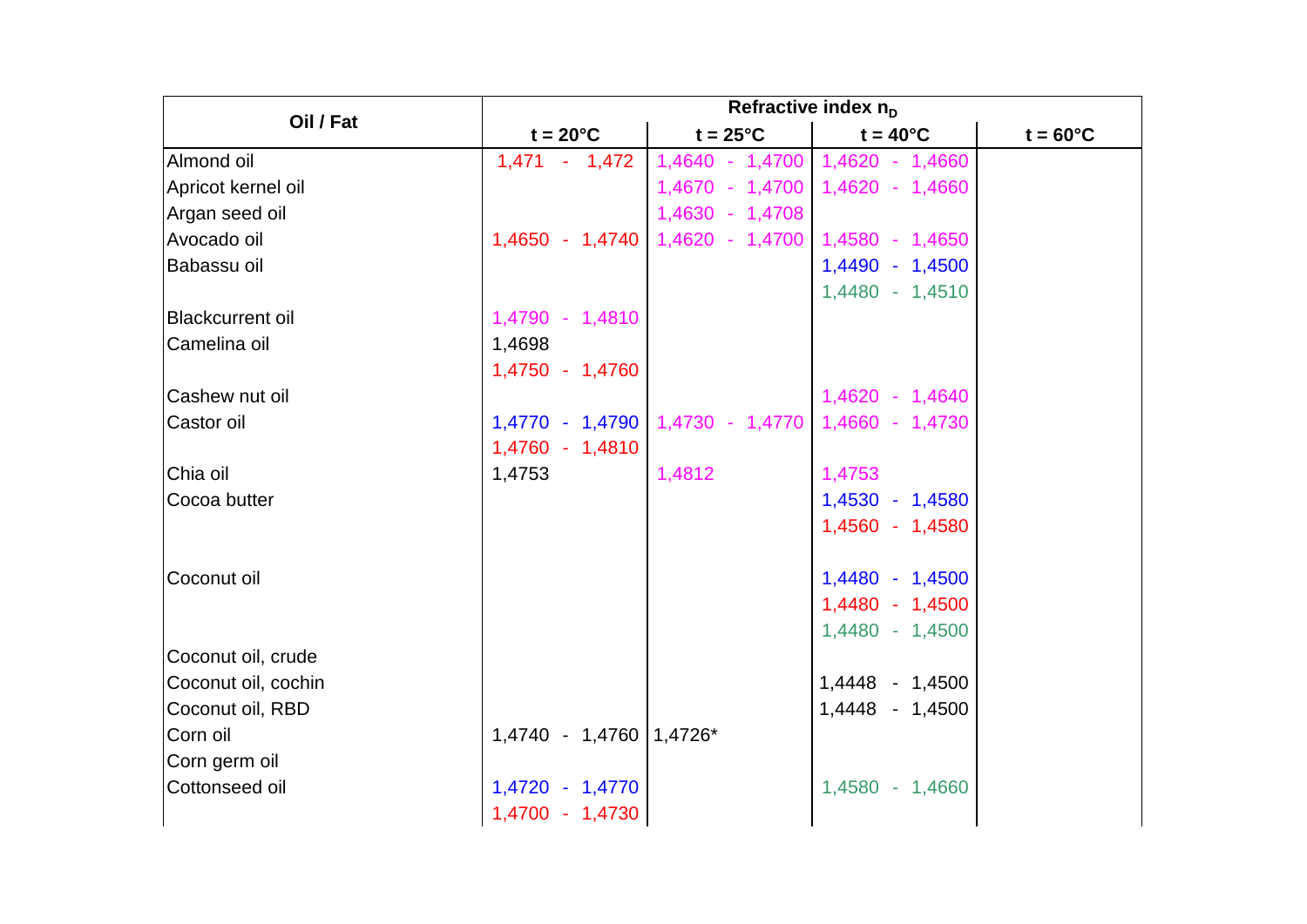|                       | Refractive index $n_D$ |                                                     |                    |                                                       |  |  |
|-----------------------|------------------------|-----------------------------------------------------|--------------------|-------------------------------------------------------|--|--|
| Oil / Fat             | $t = 20^{\circ}C$      | $t = 25^{\circ}C$                                   | $t = 40^{\circ}$ C | $t = 60^{\circ}$ C                                    |  |  |
| Cottonseed oil, RBD   |                        | 1,4680 - 1,4720                                     |                    |                                                       |  |  |
| Crambe oil            | 1,4720                 |                                                     |                    |                                                       |  |  |
| Flaxseed oil          | 1,4750 - 1,4750        |                                                     |                    |                                                       |  |  |
| Grape seed oil        | 1,4740 - 1,4780        |                                                     | 1,4670 - 1,4770    |                                                       |  |  |
|                       | 1,4730 - 1,4760        |                                                     |                    |                                                       |  |  |
| Hazelnut oil          | 1,4700 - 1,4710        |                                                     |                    |                                                       |  |  |
| <b>Illipe butter</b>  |                        |                                                     | 1,4650 - 1,4700    |                                                       |  |  |
| Linseed oil           | 1,4790 - 1,4810        |                                                     |                    |                                                       |  |  |
|                       | 1,4790 - 1,4840        |                                                     |                    |                                                       |  |  |
| Maize germ oil        |                        | 1,4740 - 1,4770   1,4700 - 1,4730   1,4650 - 1,4680 |                    |                                                       |  |  |
| Melon seed oil        | 1,4710                 |                                                     |                    |                                                       |  |  |
| Mustard seed oil      | 1,4700 - 1,4740        |                                                     | 1,4610 - 1,4690    |                                                       |  |  |
| Olive oil             | 1,4670 - 1,4710        |                                                     |                    |                                                       |  |  |
| Oiticica oil          | 1,4921 - 1,4945        |                                                     |                    |                                                       |  |  |
|                       | $1,511 - 1,5170$       |                                                     |                    |                                                       |  |  |
| Olive oil             | 1,4670 - 1,4710        |                                                     |                    |                                                       |  |  |
|                       | 1,4680 - 1,4700        |                                                     |                    |                                                       |  |  |
| Ongokea oil           | 1,5050 - 1,5150        |                                                     |                    |                                                       |  |  |
| Palm oil              |                        |                                                     |                    | $1,4550$ - 1,4560** 1,4530 - 1,4560 1,4540 - 1,4560** |  |  |
|                       |                        |                                                     | 1,4530 - 1,4580    |                                                       |  |  |
| Palm kernel oil       |                        |                                                     | 1,4490 - 1,4520    |                                                       |  |  |
|                       |                        |                                                     | 1,4500 - 1,4520    |                                                       |  |  |
|                       |                        |                                                     | 1,4480 - 1,4520    |                                                       |  |  |
| Palm olein            |                        |                                                     | 1,4586 - 1,4592    |                                                       |  |  |
|                       |                        |                                                     | 1,4580 - 1,4600    |                                                       |  |  |
| Palm oil, neutralized |                        |                                                     |                    |                                                       |  |  |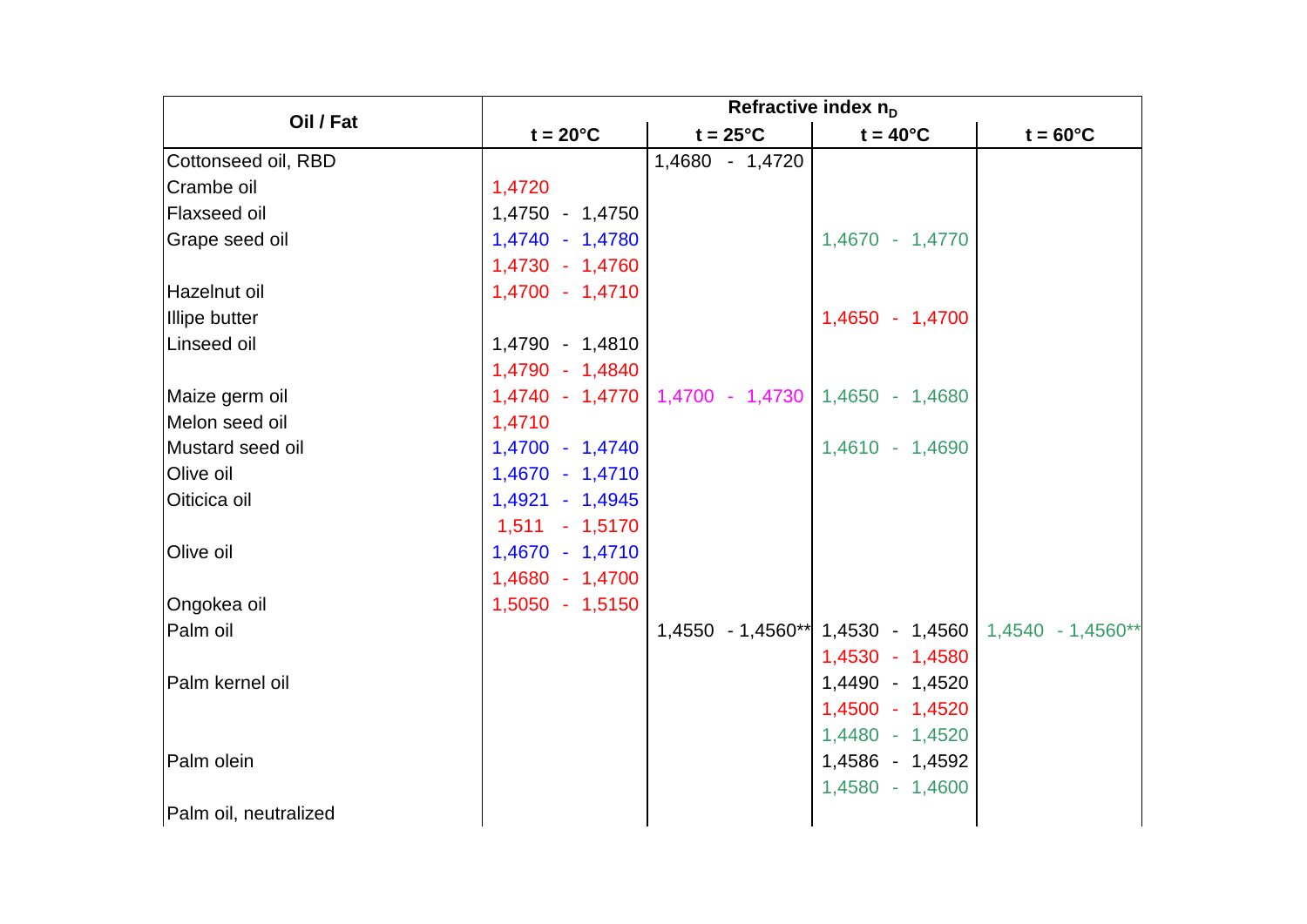|                                      | Refractive index $n_D$ |                    |                                   |                    |  |
|--------------------------------------|------------------------|--------------------|-----------------------------------|--------------------|--|
| Oil / Fat                            | $t = 20^{\circ}C$      | $t = 25^{\circ}C$  | $t = 40^{\circ}$ C                | $t = 60^{\circ}$ C |  |
| Palm oil, neutralized and bleached   |                        |                    |                                   |                    |  |
| Palm oil (RBD/NBD)                   |                        |                    |                                   |                    |  |
| Palm olein, crude                    |                        |                    |                                   |                    |  |
| Palm olein, neutralized              |                        |                    |                                   |                    |  |
| Palm olein, neutralized and bleached |                        |                    |                                   |                    |  |
| Palm olein (RBD/NBD)                 |                        |                    |                                   |                    |  |
| Palm stearin                         |                        |                    |                                   | 1,4472 - 1,4511    |  |
|                                      |                        |                    |                                   | 1,4470 - 1,4520    |  |
| Palm superolein                      |                        |                    | 1,4630 - 1,4650                   |                    |  |
| Peanut oil                           | 1,4600 - 1,4720        |                    | 1,4600 - 1,4650                   |                    |  |
|                                      |                        |                    | 1,4600 - 1,4650                   |                    |  |
| Peanut oil, Africa                   | 1,4700 - 1,4720        |                    |                                   |                    |  |
| Peanut oil, South America            | 1,4720 - 1,4740        |                    |                                   |                    |  |
| Perilla oil                          | 1,4810 - 1,4830        |                    |                                   |                    |  |
|                                      | 1,4761                 |                    |                                   |                    |  |
| Poppyseed oil                        | 1,4750 - 1,4760        |                    |                                   |                    |  |
| Pumpkin seed oil                     | 1,4720                 |                    |                                   |                    |  |
| Rapeseed oil                         | 1,4720 - 1,4760        |                    | 1,4650 - 1,4690                   |                    |  |
| Rapeseed oil (Canola)                |                        |                    | 1,4650 - 1,4670                   |                    |  |
| Rapeseed oil, erucic acid incl.      | 1,4720 - 1,4730        |                    |                                   |                    |  |
| Rapeseed oil, erucic acid excl.      | 1,4720 - 1,4730        |                    |                                   |                    |  |
| Rapeseed oil (HEAR)                  |                        |                    | 1,4650 - 1,4690                   |                    |  |
| Rapeseed oil (low erucic acid)       |                        |                    | 1,4650 - 1,4670                   |                    |  |
| Rice bran oil (RBD)                  |                        | 1,4700 - 1,4730*** |                                   |                    |  |
| Safflower oil                        | 1,4754                 |                    | $1,4730 - 1,4760$ 1,4670 - 1,4700 |                    |  |
| Safflower oil (high oleic acid)      |                        |                    | 1,4660 - 1,4700 1,4600 - 1,4640   |                    |  |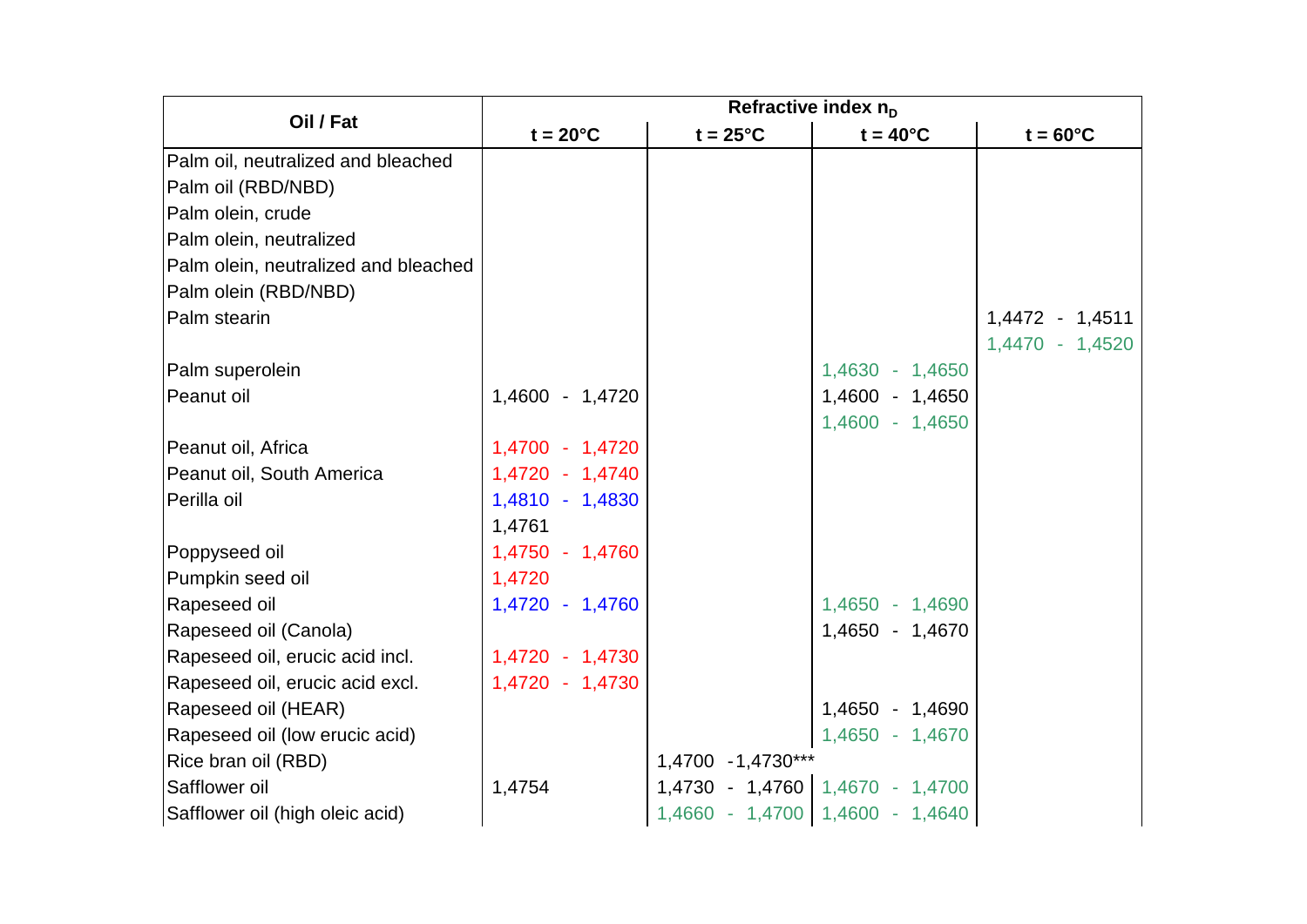|                                 | Refractive index $n_{D}$ |                   |                    |                    |  |
|---------------------------------|--------------------------|-------------------|--------------------|--------------------|--|
| Oil / Fat                       | $t = 20^{\circ}C$        | $t = 25^{\circ}C$ | $t = 40^{\circ}$ C | $t = 60^{\circ}$ C |  |
| Safflower oil, linoleic         | 1,4740 - 1,4780          |                   |                    |                    |  |
| Safflower oil, oleic            | 1,4700 - 1,4740          |                   |                    |                    |  |
| Sesame oil                      | 1,4730 - 1,4760          |                   | 1,4650 - 1,4690    |                    |  |
|                                 | 1,4740 - 1,4770          |                   | 1,4650 - 1,4690    |                    |  |
| Shea butter                     |                          |                   | 1,4630 - 1,4680    |                    |  |
| Soybean oil                     | 1,4700 - 1,4780          |                   | 1,4660 - 1,4700    |                    |  |
|                                 | 1,4730 - 1,4770          |                   |                    |                    |  |
| Soybean oil, crude degummed     |                          |                   |                    |                    |  |
| Soybean oil, once-refined       |                          |                   |                    |                    |  |
| Soybean oil, fully refined      |                          |                   |                    |                    |  |
| Sunflower oil                   | 1,4740 - 1,4760          |                   | 1,4610 - 1,4680    |                    |  |
|                                 | 1,4740 - 1,4760          |                   |                    |                    |  |
| Sunflower oil, crude high-oleic |                          | 1,4670 - 1,4710   |                    |                    |  |
| Sunflower oil, crude mid-oleic  |                          | 1,4610 - 1,4710   |                    |                    |  |
| Sunflower oil (high oleic acid) |                          | 1,4670 - 1,4710   |                    |                    |  |
| Sunflower oil (mid-oleic acid)  |                          | 1,4610 - 1,4710   |                    |                    |  |
| Tung oil                        | 1,5170 - 1,5260          |                   |                    |                    |  |
|                                 | 1,5180 - 1,5250          |                   |                    |                    |  |
| Vernonia oil                    |                          | 1,4740 - 1,4860   |                    |                    |  |
| Walnut oil                      | 1,4750 - 1,4760          |                   |                    |                    |  |
| Wheat germ oil                  | 1,4740 - 1,4780          |                   | 1,4690 - 1,4780    |                    |  |
|                                 |                          |                   |                    |                    |  |
| <b>Animal fats</b>              |                          |                   |                    |                    |  |
| <b>Beef tallow</b>              |                          |                   | 1,4540 - 1,4590    |                    |  |
| <b>Butterfat</b>                |                          |                   | 1,4520 - 1,4570    |                    |  |
| Fish oil                        |                          |                   |                    |                    |  |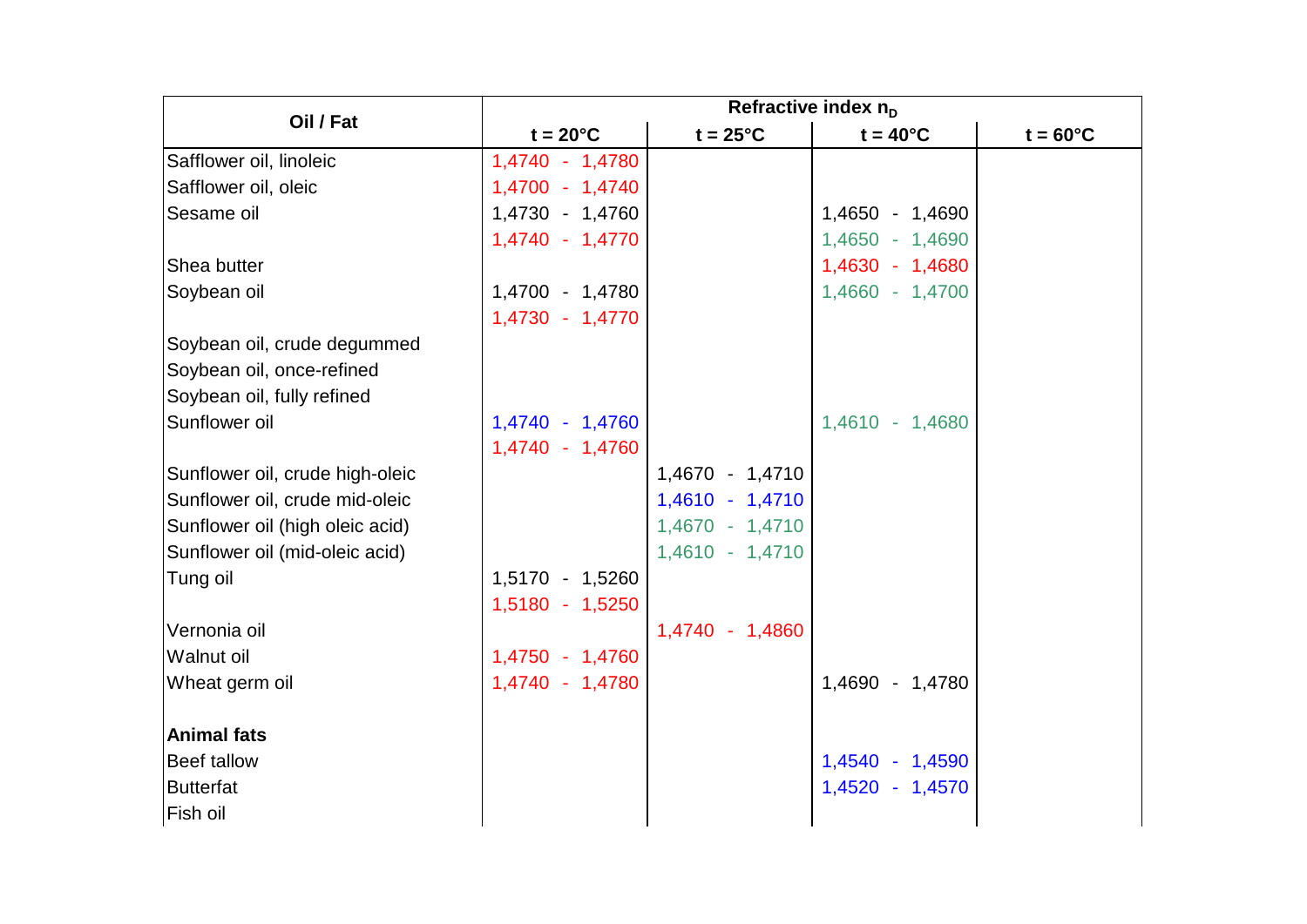| Oil / Fat     |                   | Refractive index $n_{D}$ |                    |                                   |  |  |  |
|---------------|-------------------|--------------------------|--------------------|-----------------------------------|--|--|--|
|               | $t = 20^{\circ}C$ | $t = 25^{\circ}C$        | $t = 40^{\circ}$ C | $t = 60^{\circ}$ C                |  |  |  |
| Herring oil   |                   |                          | 1,4700 - 1,4750    |                                   |  |  |  |
| Horse fat     |                   |                          |                    |                                   |  |  |  |
| Lard          |                   |                          |                    | 1,4580 - 1,4610   1,4510 - 1,4530 |  |  |  |
| Menhaden oil  | 1,4800            |                          |                    |                                   |  |  |  |
| Mutton tallow |                   |                          | 1,4550 - 1,4580    |                                   |  |  |  |
| Sperm oil     |                   |                          |                    |                                   |  |  |  |
| <b>Tallow</b> |                   |                          |                    | $1,450 - 1,4510$                  |  |  |  |
| Whale oil     | 1,4630 - 1,4710   |                          |                    |                                   |  |  |  |
|               |                   |                          |                    |                                   |  |  |  |

\* nD 26°C \*\* nD 50°C

\*\*\* nD k.Ang.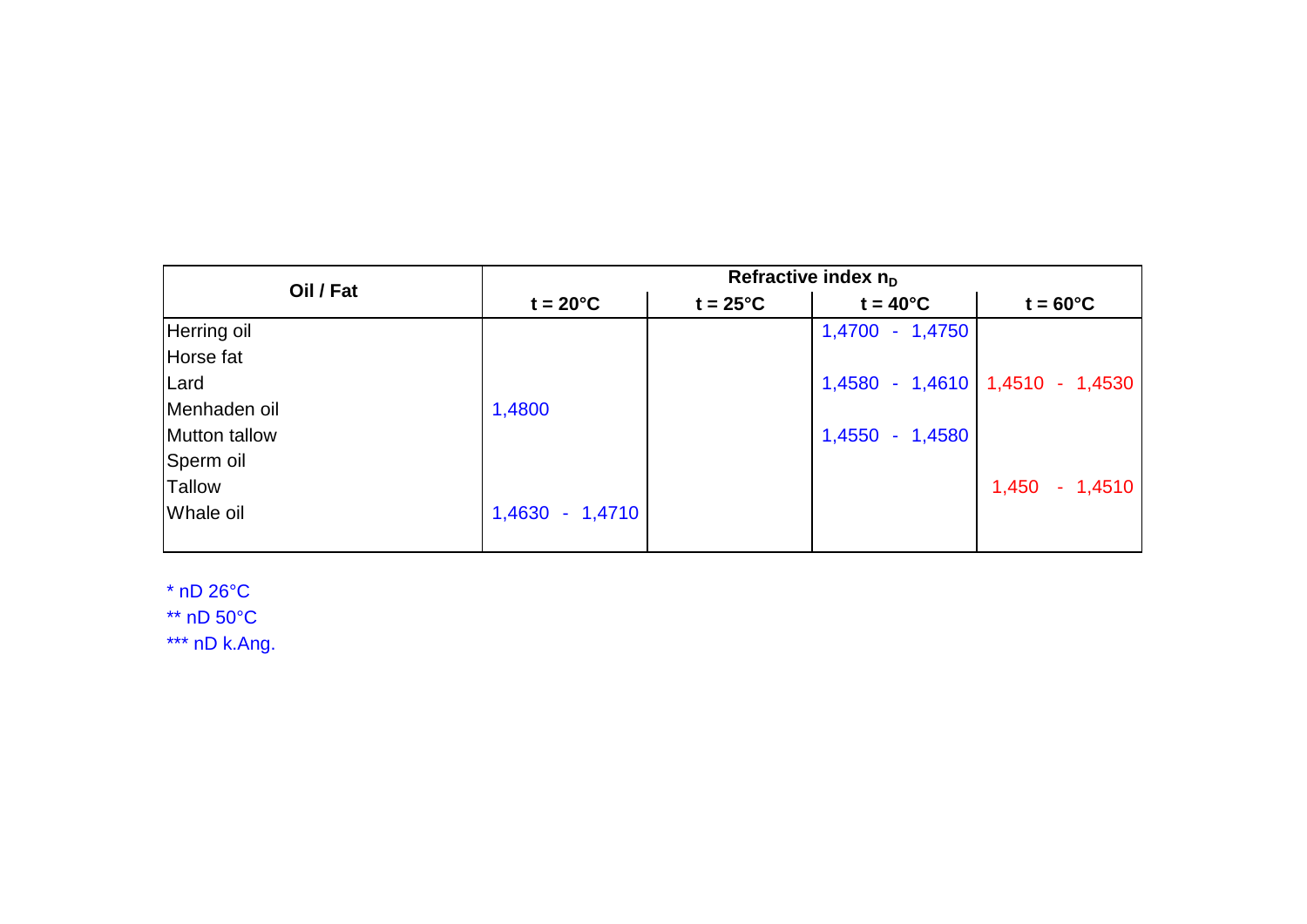| Oil / Fat               | <b>Saponification value</b> |                 |     |  |
|-------------------------|-----------------------------|-----------------|-----|--|
|                         |                             | in mg KOG/g oil |     |  |
| Almond oil              | 189                         |                 | 196 |  |
|                         | 188                         |                 | 200 |  |
| Apricot kernel oil      | 97                          |                 | 110 |  |
| Argan seed oil          | 190                         |                 | 195 |  |
| Avocado oil             | 177                         |                 | 198 |  |
|                         | 177                         |                 | 198 |  |
| Babassu oil             | 245                         |                 | 256 |  |
|                         | 245                         |                 | 256 |  |
| <b>Blackcurrent oil</b> | 185                         |                 | 195 |  |
| Camelina oil            | 180                         |                 | 190 |  |
|                         | 188                         |                 | 194 |  |
| Cashew nut oil          | 180                         |                 | 196 |  |
| Castor oil              | 175                         |                 | 187 |  |
|                         | 176                         |                 | 187 |  |
| Chia oil                | 180                         |                 | 192 |  |
|                         | 192                         |                 |     |  |
| Cocoa butter            | 192                         |                 | 200 |  |
|                         | 192                         |                 | 200 |  |
| Coconut oil             | 250                         |                 | 264 |  |
|                         | 248                         |                 | 265 |  |
| Coconut oil, cochin     | 250                         |                 | 264 |  |
| Coconut oil, RBD        | 250                         |                 | 264 |  |
| Corn oil                | 187                         |                 | 193 |  |
| Cottonseed oil          | 189                         |                 | 198 |  |
|                         | 189                         |                 | 198 |  |
| Cottonseed oil, RBD     | 189                         |                 | 198 |  |
| Crambe oil              | 160                         |                 | 175 |  |
| Flaxseed oil            | 187                         |                 | 195 |  |
| Grape seed oil          | 188                         |                 | 194 |  |
|                         | 188                         |                 | 194 |  |
| Hazelnut oil            | 190                         |                 | 195 |  |
| <b>Illipe butter</b>    | 190                         |                 | 194 |  |
| Linseed oil             | 189                         |                 | 196 |  |
| Maize germ oil          | 187                         |                 | 195 |  |
|                         | 187                         |                 | 195 |  |
| Melon seed oil          | 188                         |                 |     |  |
| Mustard seed oil        | 168                         |                 | 184 |  |
| Oiticica oil            | 187                         |                 | 193 |  |
| Olive oil               | 184                         |                 | 196 |  |
| Ongokea oil             | 188                         |                 | 195 |  |
| Palm kernel oil         | 242                         |                 | 254 |  |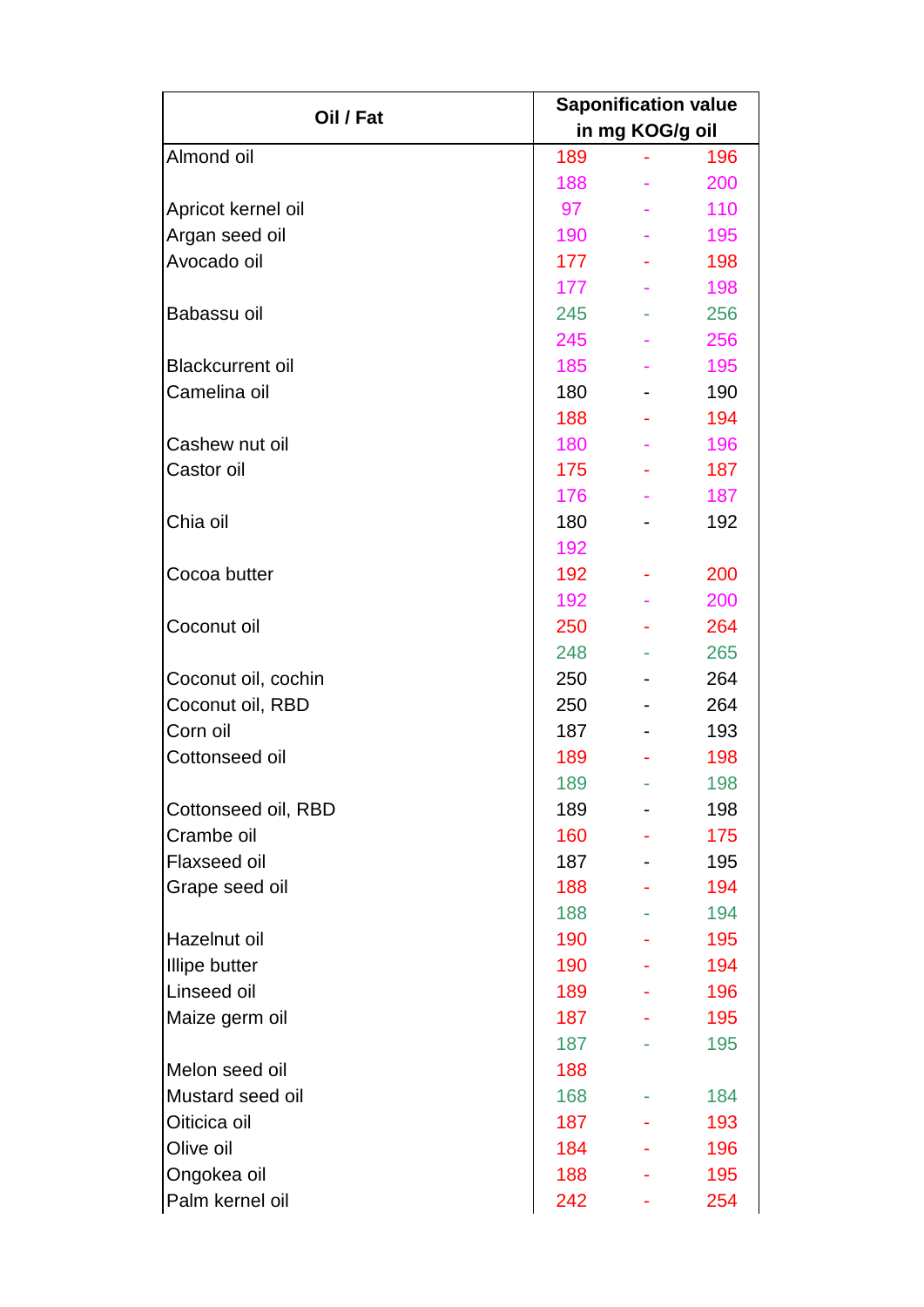| Oil / Fat                       | <b>Saponification value</b> |                 |     |  |
|---------------------------------|-----------------------------|-----------------|-----|--|
|                                 |                             | in mg KOG/g oil |     |  |
|                                 | 230                         |                 | 254 |  |
| Palm oil                        | 190                         |                 | 202 |  |
|                                 | 195                         |                 | 205 |  |
|                                 | 190                         |                 | 209 |  |
| Palm olein                      | 194                         |                 | 202 |  |
| Palm stearin                    | 193                         |                 | 206 |  |
|                                 | 194                         |                 | 202 |  |
| Palm stearin                    | 193                         |                 | 205 |  |
| Palm superolein                 | 180                         |                 | 205 |  |
| Peanut oil                      | 187                         |                 | 196 |  |
|                                 | 187                         |                 | 196 |  |
| Peanut oil, Africa              | 189                         |                 | 196 |  |
| Peanut oil, South America       | 188                         |                 | 194 |  |
| Perilla oil                     | 188                         |                 | 197 |  |
| Poppyseed oil                   | 188                         |                 | 195 |  |
| Pumpkin seed oil                | 187                         |                 |     |  |
| Rapeseed oil                    | 168                         |                 | 181 |  |
| Rapeseed oil (Canola)           | 188                         |                 | 192 |  |
| Rapeseed oil (HEAR)             | 168                         |                 | 181 |  |
| Rapeseed oil, erucic acid incl. | 170                         |                 | 175 |  |
| Rapeseed oil, erucic acid excl. | 190                         |                 | 193 |  |
| Rapeseed oil (low erucic acid)  | 182                         |                 | 193 |  |
| Rice bran oil                   | 212                         |                 |     |  |
| Rice bran oil (RBD)             | 180                         |                 | 190 |  |
| Safflower oil                   | 186                         |                 | 194 |  |
|                                 | 186                         |                 | 198 |  |
| Safflower oil (high oleic acid) | 186                         |                 | 194 |  |
| Safflower oil, linoleic         | 186                         |                 | 198 |  |
| Safflower oil, oleic            | 186                         |                 | 198 |  |
| Sesame oil                      | 186                         |                 | 195 |  |
|                                 | 187                         |                 | 195 |  |
|                                 | 186                         |                 | 195 |  |
| Shea butter                     | 178                         |                 | 193 |  |
| Soybean oil                     | 188                         |                 | 195 |  |
|                                 | 189                         |                 | 195 |  |
| Sunflower oil                   | 188                         |                 | 193 |  |
|                                 | 188                         |                 | 194 |  |
| Sunflower oil, crude high-oleic | 182                         |                 | 194 |  |
| Sunflower oil, crude mid-oleic  | 190                         |                 | 191 |  |
| Sunflower oil (high oleic acid) | 182                         |                 | 194 |  |
| Sunflower oil (mid-oleic acid)  | 190                         |                 | 191 |  |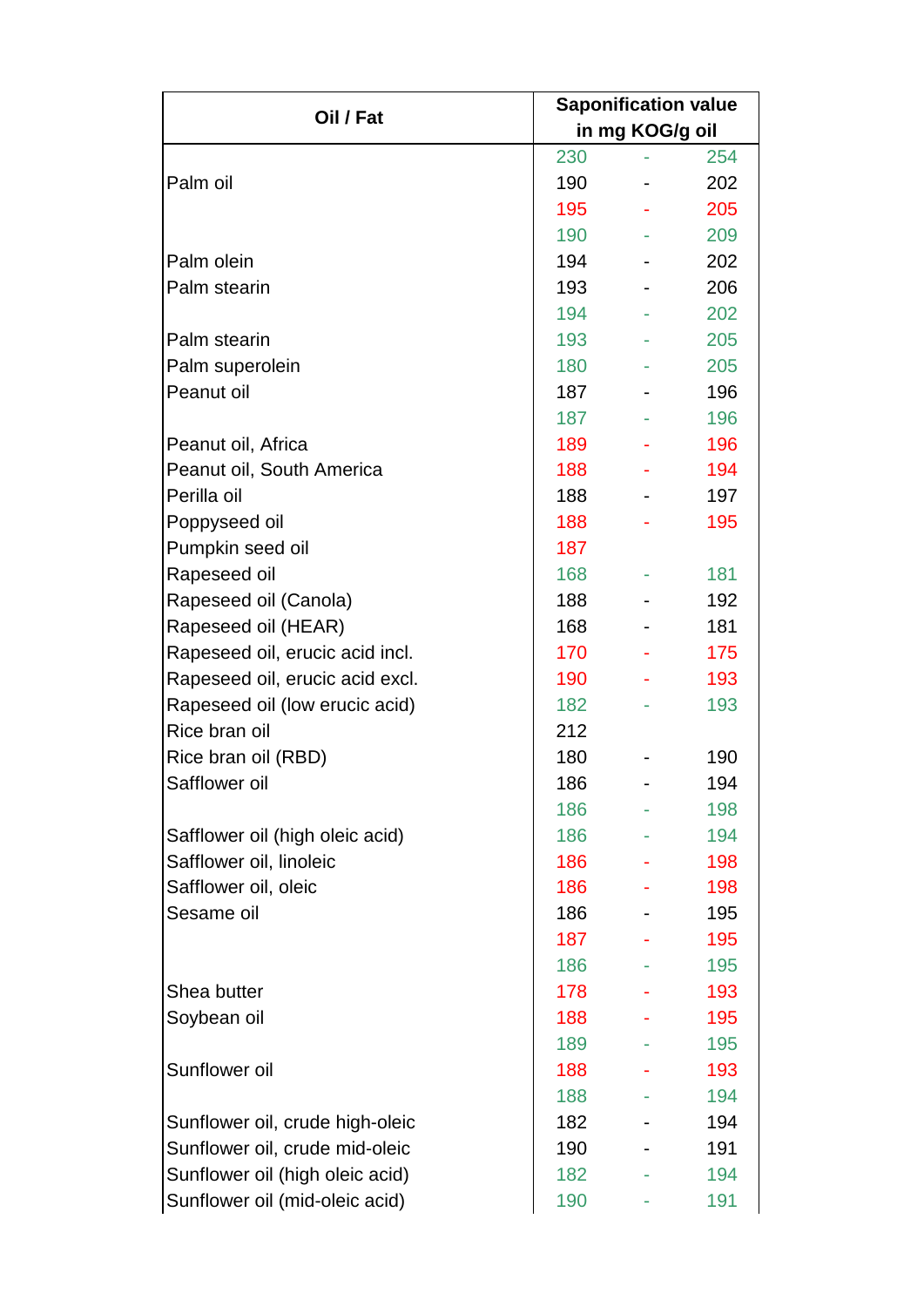| Oil / Fat          | <b>Saponification value</b><br>in mg KOG/g oil |   |     |
|--------------------|------------------------------------------------|---|-----|
| Tung oil           | 188                                            |   | 197 |
| Vernonia oil       | 165                                            |   | 210 |
| <b>Walnut oil</b>  | 189                                            | ÷ | 198 |
| Wheat germ oil     | 190                                            |   | 196 |
| <b>Animal fats</b> |                                                |   |     |
| Bone oil           | 192                                            |   | 200 |
| Lard               | 192                                            |   | 197 |
| <b>Tallow</b>      | 192                                            |   | 198 |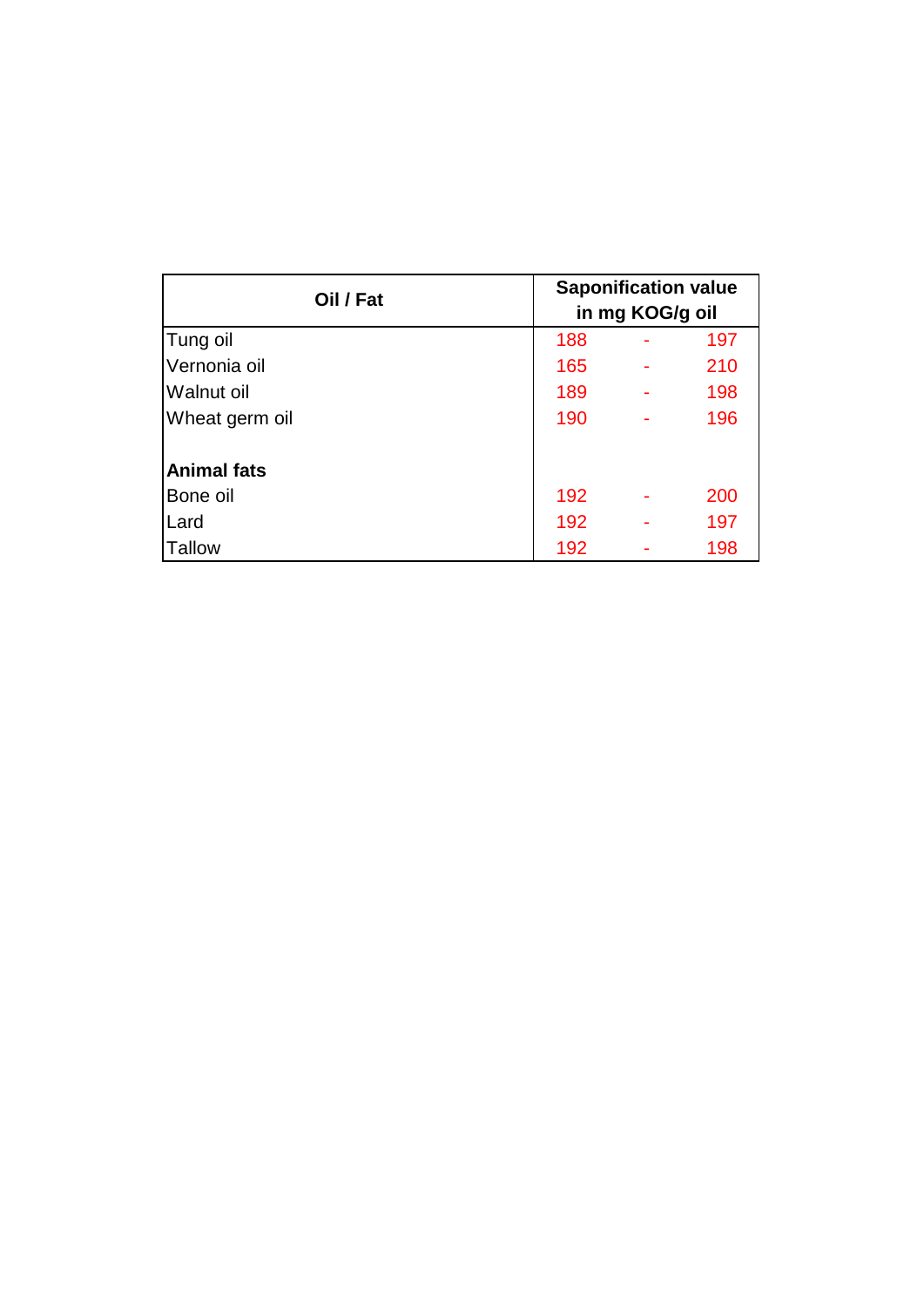| Oil / Fat             | <b>Smoke point</b><br>°C |  |  |
|-----------------------|--------------------------|--|--|
| Coconut oil, RBD      |                          |  |  |
| Corn oil              | 230 - 238                |  |  |
| Cottonseed oil        | 223 / 185                |  |  |
| Palm oil              | 223                      |  |  |
| Rapeseed oil (Canola) | $220 -$<br>230           |  |  |
| Rice bran oil (RBD)   | 213                      |  |  |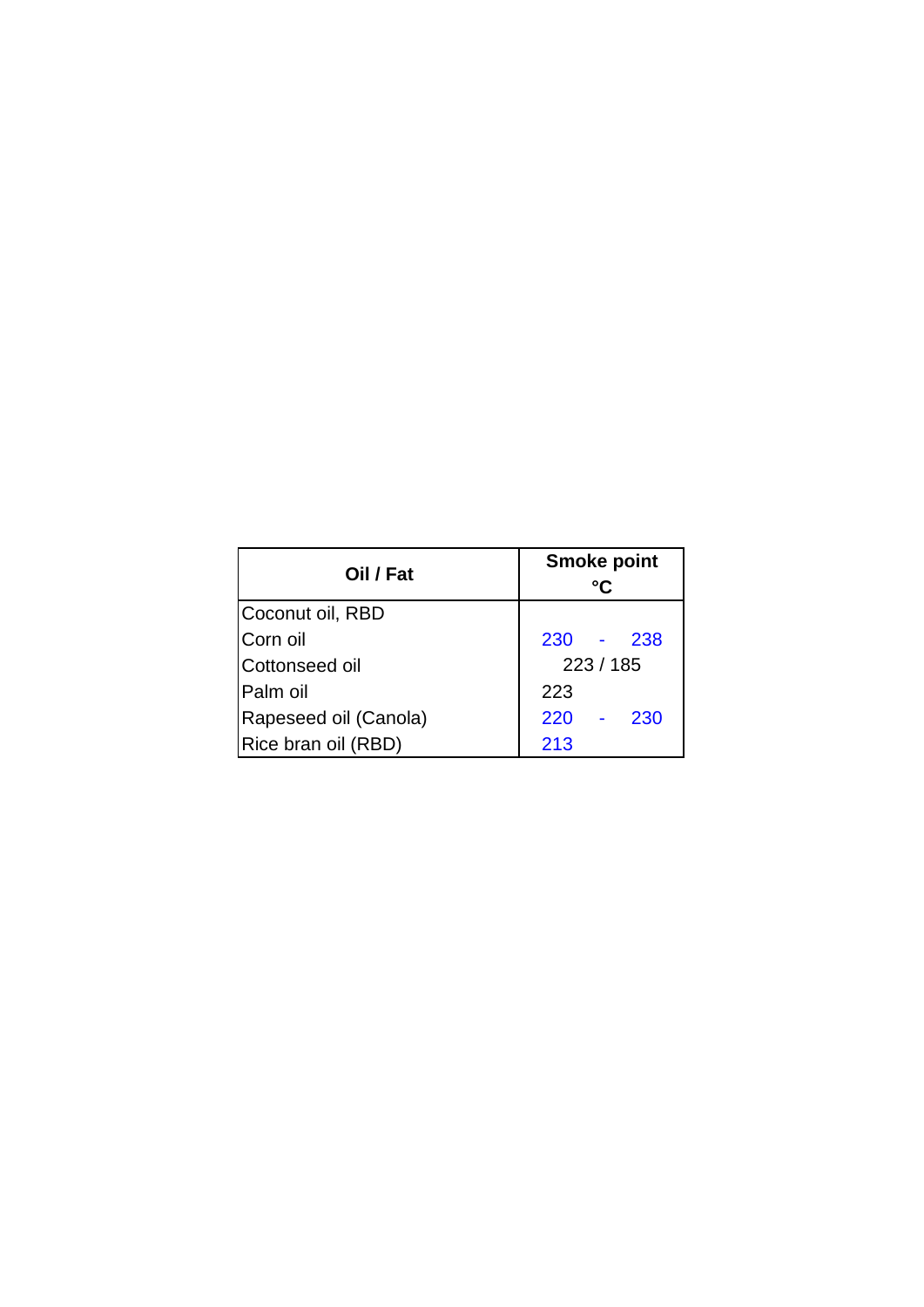| Oil / Fat                | <b>Specific heat</b><br>in J/g at °C |      |  |
|--------------------------|--------------------------------------|------|--|
| Coconut oil, crude       |                                      |      |  |
| Cottonseed oil           | 2,200                                | 90   |  |
| Cottonseed oil, hardened | 2,177                                | 79,6 |  |
| Linseed oil              | 2,050                                | 70,7 |  |
| <b>Olive oil</b>         | 2,300                                | 110  |  |
| Palm oil                 | 2,400                                | 140  |  |
| Rapeseed oil (Canola)    | $1,910 - 1,916$                      | 20   |  |
| Rapeseed oil (HEAR)      | 1,900<br>$-1,911$                    | 20   |  |
| Sunflower oil            | 2,500                                | 175  |  |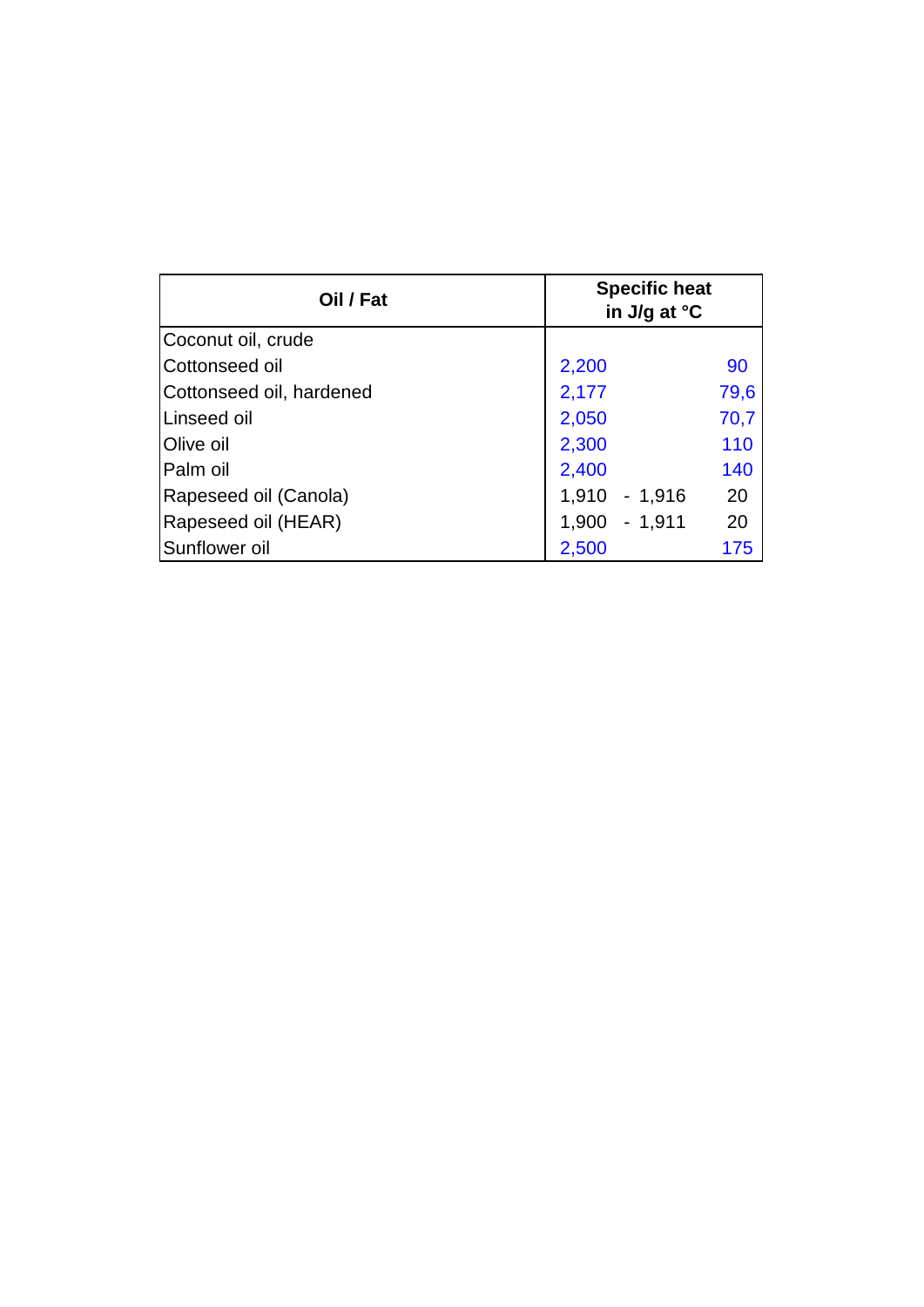| Oil / Fat      | Unsaponifiable<br>in g |      |                    |      |
|----------------|------------------------|------|--------------------|------|
|                | 20 °C                  |      | 80 °C 130 °C 25 °C |      |
| Castor oil     | 39,0                   | 35,2 | 33,0               |      |
| Coconut oil    | 33,4                   | 28,4 | 24,0               |      |
| Corn oil       |                        |      |                    | 34,8 |
| Cottonseed oil | 35,4                   | 31,3 | 27,5               |      |
| Peanut oil     |                        |      |                    | 35,6 |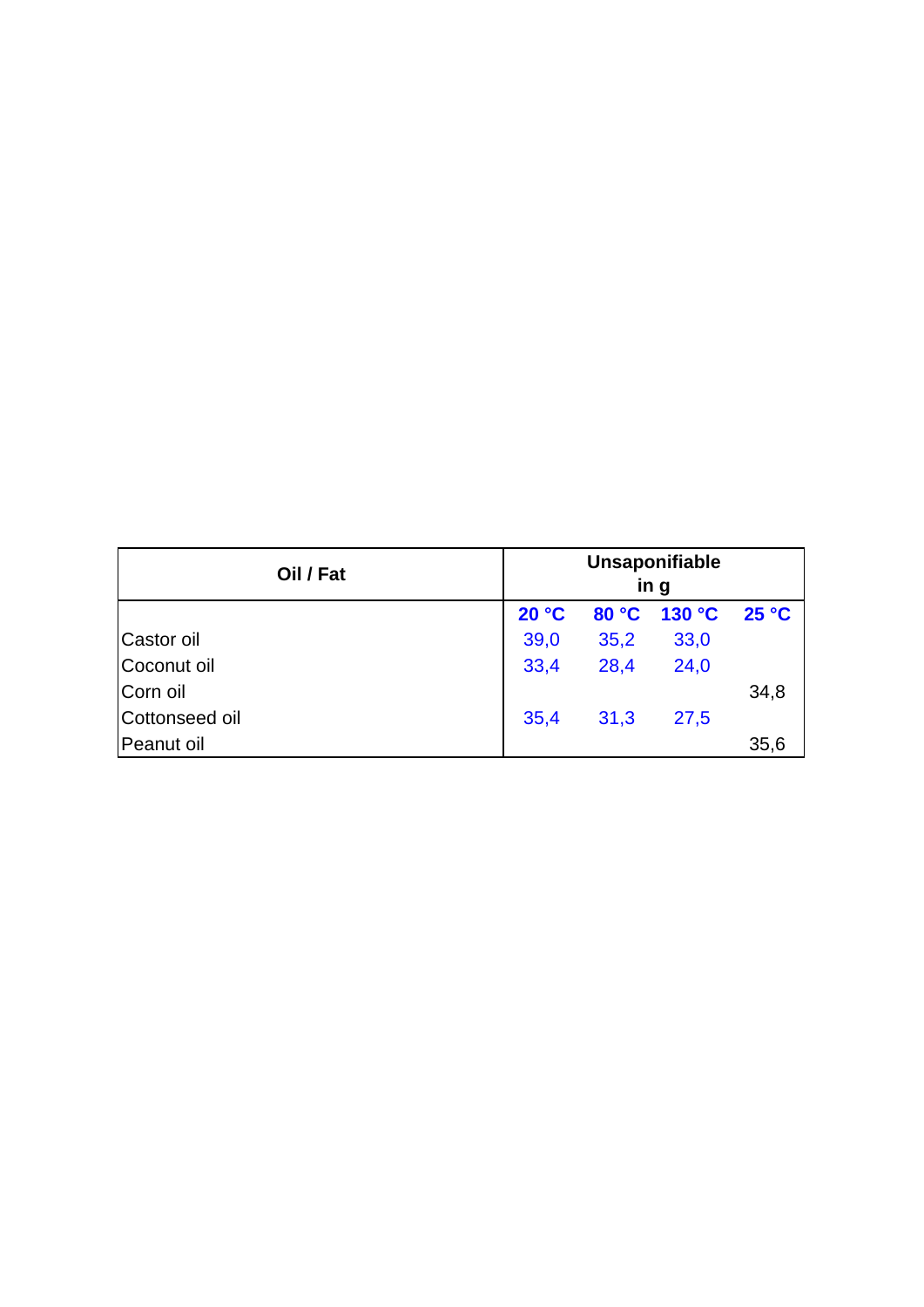| Oil / Fat               |                 | <b>Titer</b>    |       |  |  |
|-------------------------|-----------------|-----------------|-------|--|--|
|                         |                 | $\rm ^{\circ}C$ |       |  |  |
| Almond oil              | $-10$           |                 | $-20$ |  |  |
| Apricot kernel oil      | $\overline{0}$  |                 | 6     |  |  |
| Avocado oil             | $\overline{7}$  |                 | 9,0   |  |  |
| Camelina oil            | $-11$           |                 | $-18$ |  |  |
| Cashew nut oil          | 28              |                 | 30    |  |  |
| Cocoa butter            | 45              |                 | 51    |  |  |
|                         | 45              |                 | 50    |  |  |
| Cottonseed oil, RBD     | 30              |                 | 37    |  |  |
| Cottonseed oil, RBD     | 12 <sub>2</sub> |                 | $-13$ |  |  |
| Grape seed oil          | $-11$           |                 | $-17$ |  |  |
| Hazelnut oil            | $-18$           |                 | $-20$ |  |  |
| Maize germ oil          | $-10$           |                 | $-18$ |  |  |
| Oiticica oil            | 42              |                 | 47    |  |  |
| Safflower oil           | 15              |                 | 17    |  |  |
| Safflower oil, linoleic | $-15,0$         |                 |       |  |  |
| Tung oil                | 36              |                 | 40    |  |  |
| <b>Walnut oil</b>       | $-15$           |                 | $-25$ |  |  |
|                         |                 |                 |       |  |  |
| <b>Animal fats</b>      |                 |                 |       |  |  |
| Lard                    | 38              |                 | 42    |  |  |
| <b>Tallow</b>           | 41              |                 | 44    |  |  |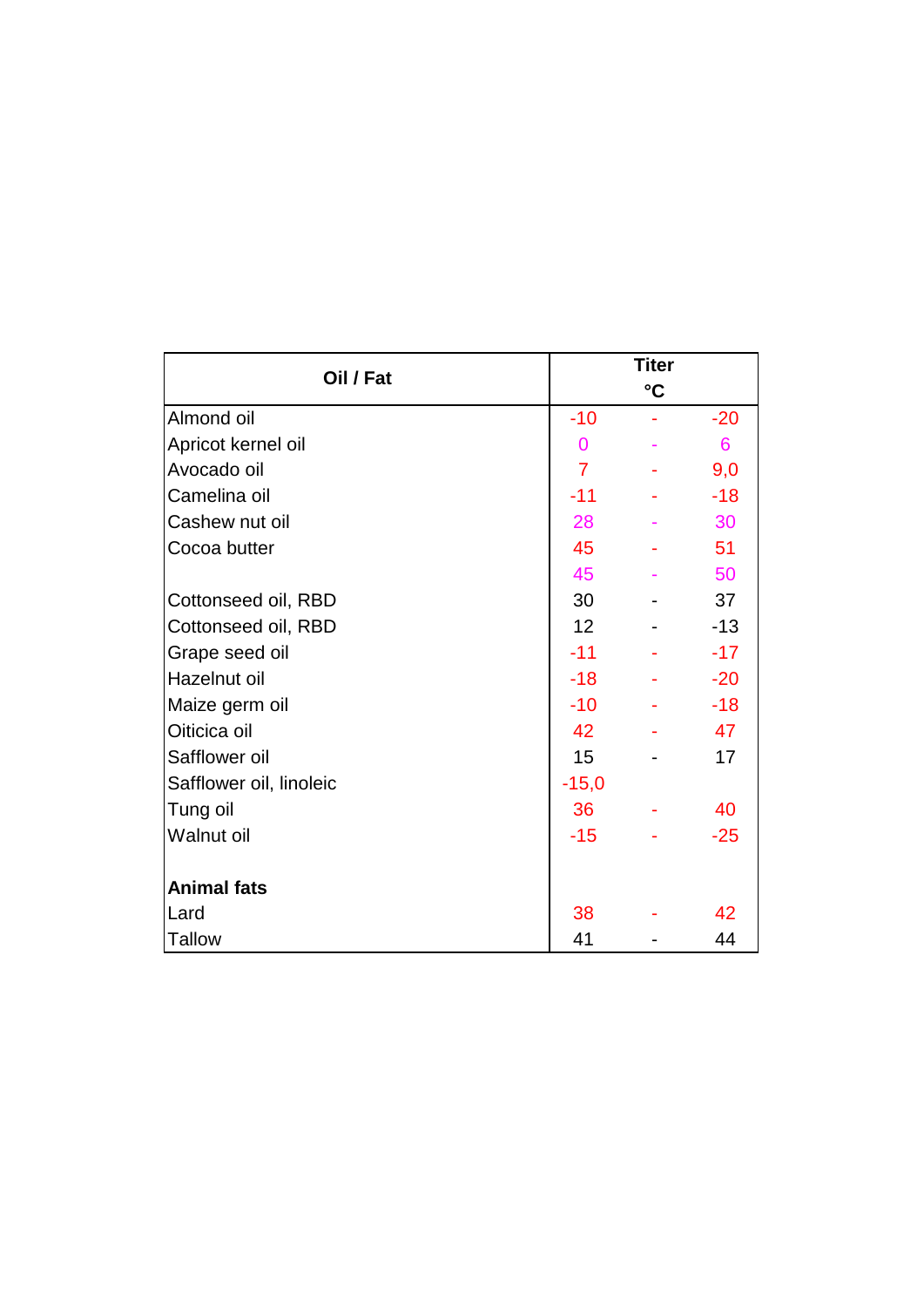|                                 |      | Dynamische Viscosity $\eta$ (Eta) in mPA s |         |                |                |                                  |     |                             |                |  |
|---------------------------------|------|--------------------------------------------|---------|----------------|----------------|----------------------------------|-----|-----------------------------|----------------|--|
| Oil / Fat                       |      | $20^{\circ}$ C                             |         | $25^{\circ}$ C | $30^{\circ}$ C | $37,5^{\circ}$ C 40 $^{\circ}$ C |     | $50^{\circ}$ C              | $60^{\circ}$ C |  |
| Almond oil                      | 66   | $\blacksquare$                             | 76      |                |                |                                  |     |                             |                |  |
| Castor oil                      | 1000 |                                            |         |                | 454            |                                  | 232 | 128                         |                |  |
|                                 | 950  |                                            | $-1100$ |                |                |                                  |     |                             |                |  |
| Coconut oil                     |      |                                            |         |                | 39             |                                  | 26  | 19                          |                |  |
|                                 |      |                                            |         |                |                |                                  |     | 17 <sup>2</sup><br>÷,<br>20 |                |  |
| Corn oil                        |      |                                            |         |                |                |                                  | 31  |                             | 18             |  |
| Cottonseed oil                  | 80   |                                            |         |                | 55             |                                  | 38  | 27                          |                |  |
|                                 | 65   | $\blacksquare$                             | 69      |                |                |                                  |     |                             |                |  |
| Cottonseed oil, RBD             |      |                                            |         |                |                |                                  |     |                             |                |  |
| Crambe oil                      |      |                                            |         | 85             |                |                                  |     |                             |                |  |
| Grape seed oil                  | 53   |                                            | 58      |                |                |                                  |     |                             |                |  |
| Hazelnut oil                    | 66   | ÷.                                         | 76      |                |                |                                  |     |                             |                |  |
| Linseed oil                     | 48   |                                            |         |                | 33             |                                  | 25  | 18                          |                |  |
| Olive oil                       | 80   |                                            |         |                | 55             |                                  | 40  | 30                          |                |  |
|                                 | 75   | $\omega$                                   | 79      |                |                |                                  |     |                             |                |  |
| Palm kernel oil                 |      |                                            |         |                | 43             |                                  | 29  | 20                          |                |  |
|                                 |      |                                            |         |                |                |                                  |     | 17<br>20<br>$\omega$        |                |  |
|                                 |      |                                            |         |                |                |                                  |     | 25<br>31<br>÷,              |                |  |
| Peanut oil, South America       | 68   | $\omega$                                   | 77      |                |                |                                  |     |                             |                |  |
| Poppyseed oil                   | 63   |                                            |         |                |                |                                  |     |                             |                |  |
|                                 | 51   |                                            | 62      |                |                |                                  |     |                             |                |  |
| Pumpkin seed oil                |      |                                            |         |                |                | 31                               |     |                             |                |  |
| Rapeseed oil, erucic acid excl. | 72   | $\blacksquare$                             | 82      |                |                |                                  |     |                             |                |  |
| Safflower oil, linoleic         | 52   | $\omega$                                   | 54      |                |                |                                  |     |                             |                |  |
| Safflower oil, oleic            | 70   | $\omega$                                   | 75      |                |                |                                  |     |                             |                |  |
| Sesame oil                      | 65   |                                            |         |                |                |                                  |     | 25                          |                |  |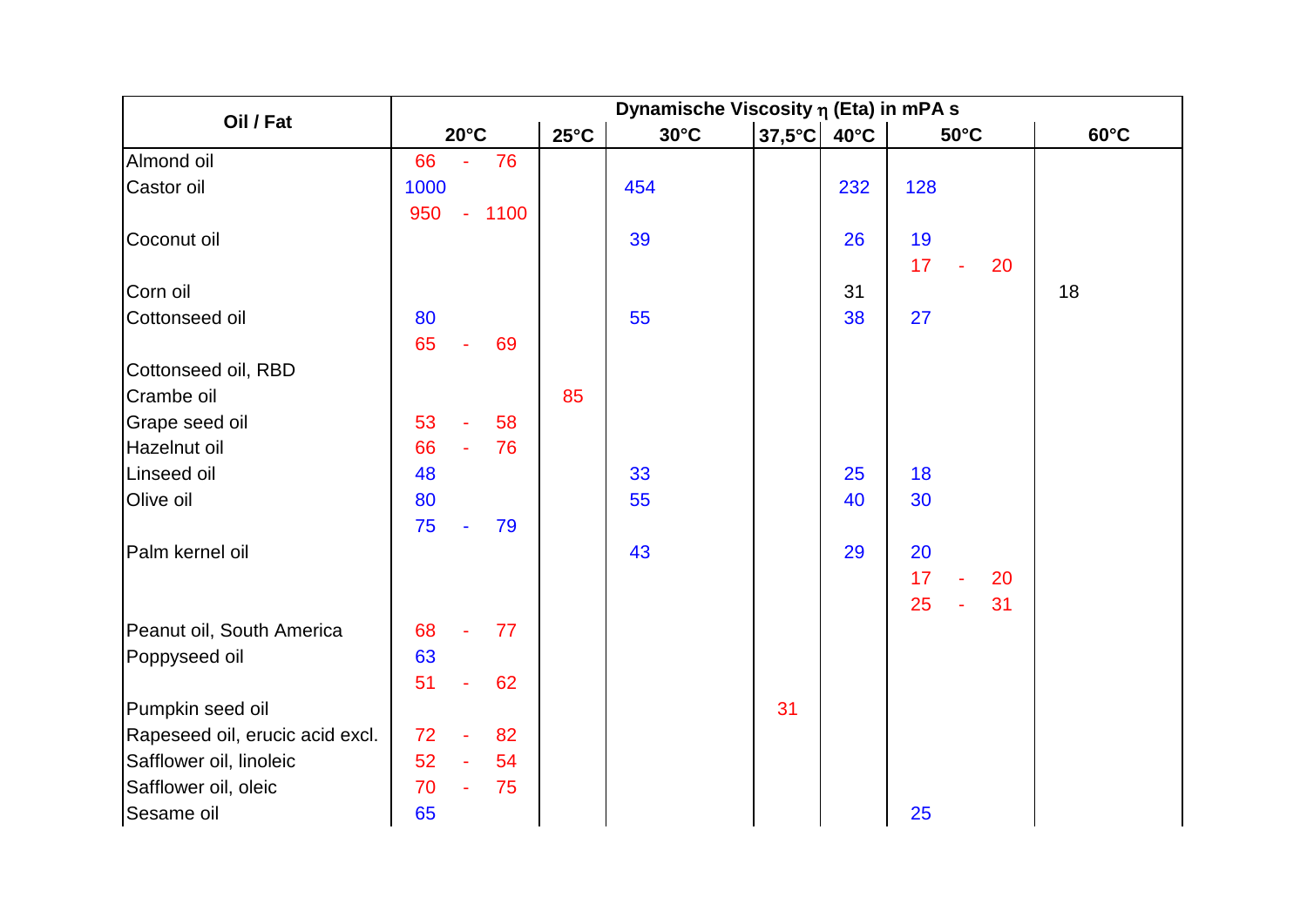| Oil / Fat          | Dynamische Viscosity $\eta$ (Eta) in mPA s |                |                |                       |                |                |                      |  |
|--------------------|--------------------------------------------|----------------|----------------|-----------------------|----------------|----------------|----------------------|--|
|                    | $20^{\circ}$ C                             | $25^{\circ}$ C | $30^{\circ}$ C | $ 37,5^{\circ}$ C $ $ | $40^{\circ}$ C | $50^{\circ}$ C | $60^{\circ}$ C       |  |
|                    | 64<br>67<br>٠                              |                |                |                       |                |                |                      |  |
| Soybean oil        | 59<br>62<br>$\mathbf{r}$                   |                | 45             |                       | 33             | 25             |                      |  |
| Sunflower oil      | 68                                         |                | 47             |                       | 35             | 26             |                      |  |
|                    | 51<br>57<br>$\sim$                         |                |                |                       |                |                |                      |  |
| Wheat germ oil     |                                            |                | 45<br>47<br>÷  |                       |                |                |                      |  |
| <b>Animal fats</b> |                                            |                |                |                       |                |                |                      |  |
| Bone oil           |                                            |                |                |                       |                |                | 20<br>22<br>÷.       |  |
| Fish oil           | 60                                         |                | 43             |                       | 32             | 22             |                      |  |
| Lard               |                                            |                |                |                       | 35             | 25             | 17<br>20<br>÷        |  |
| <b>Tallow</b>      |                                            |                |                |                       |                | 25             | 19<br>20<br>$\omega$ |  |
|                    |                                            |                |                |                       |                |                |                      |  |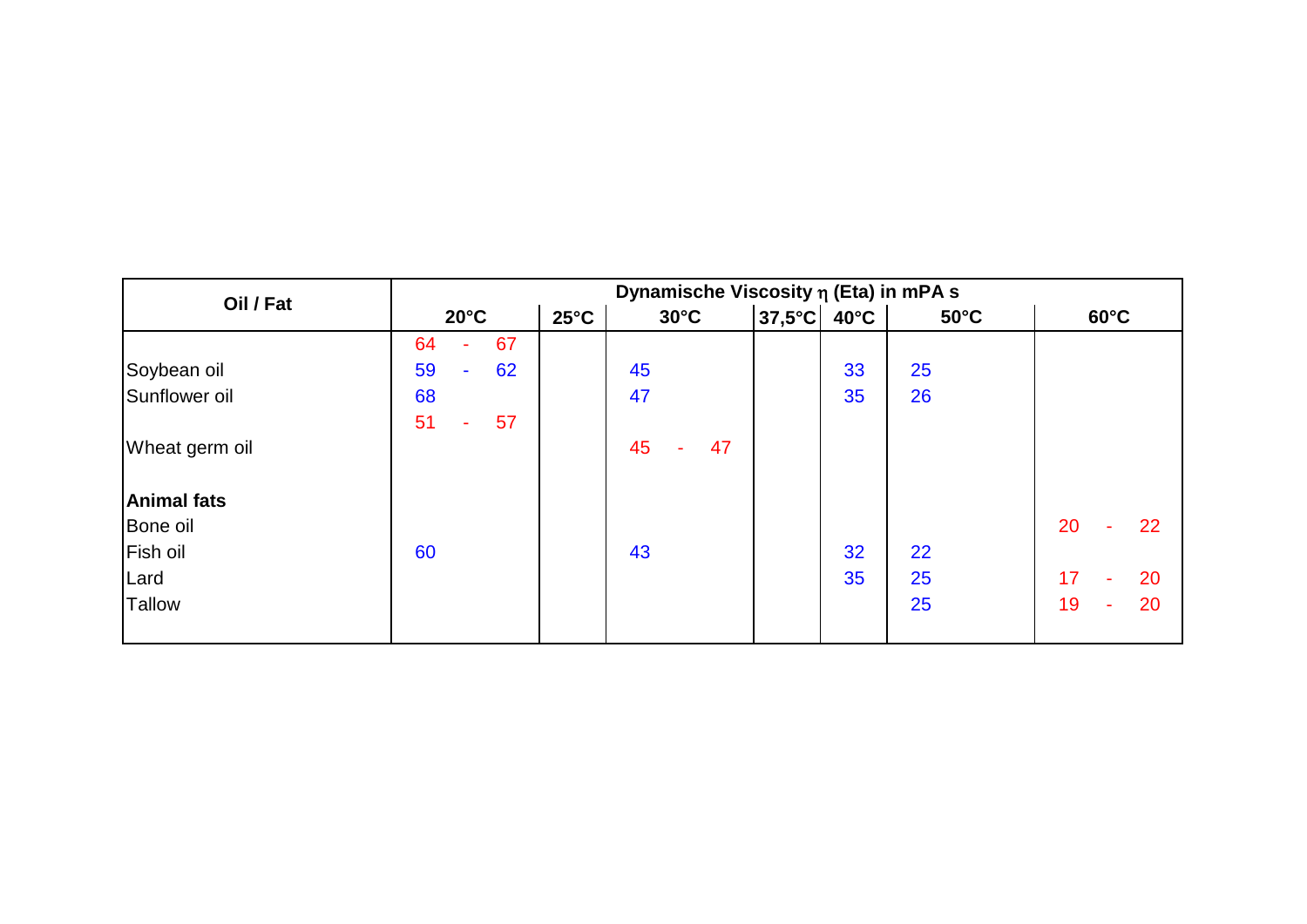| Oil / Fat                      | <b>Unsaponifiable</b><br>in g |  |     |  |
|--------------------------------|-------------------------------|--|-----|--|
| Argan seed oil                 | $0,4$ - 1,1                   |  |     |  |
| Avocado oil                    | $1,0 - 12,0$                  |  |     |  |
| Babassu oil                    | $\leq 12,0$                   |  |     |  |
| <b>Blackcurrent oil</b>        | ≤ 10,0                        |  |     |  |
| Camelina oil                   | $1,2 - -$                     |  | 1,5 |  |
| Cashew nut oil                 | $0,4$ - 1,5                   |  |     |  |
| Chia oil                       | $1,1 - -$                     |  | 1,3 |  |
|                                | 1,2                           |  |     |  |
| Cocoa butter                   | $0,2 -$                       |  | 1,0 |  |
| Coconut oil                    | $≤ 15,0$                      |  |     |  |
|                                | < 1, 5                        |  |     |  |
| Coconut oil, crude             | 0,4                           |  |     |  |
| Coconut oil, cochin            | 0,1                           |  |     |  |
| Coconut oil, RBD               | 0,1                           |  |     |  |
| Corn oil                       | $1,0 -$                       |  | 3,0 |  |
| Cottonseed oil                 | $\leq 15,0$                   |  |     |  |
|                                | < 2,0                         |  |     |  |
| Cottonseed oil, RBD            | ≤ 1,50                        |  |     |  |
| Crambe oil                     | 0,5                           |  |     |  |
| <b>Flaxseed oil</b>            | $0,1 -$                       |  | 1,7 |  |
| Grape seed oil                 | $\leq 20,0$                   |  |     |  |
| Maize germ oil                 | $\leq 28,0$                   |  |     |  |
|                                | $1,0 -$                       |  |     |  |
| Mustardseed oil                | $\leq 15,0$                   |  | 3,0 |  |
| Palm kernel oil                | $\leq 10,0$                   |  |     |  |
| Palm oil                       | $0,2 - 1,0$                   |  |     |  |
|                                | $\leq 12,0$                   |  |     |  |
| Palm olein                     | $\leq 13,0$                   |  |     |  |
|                                |                               |  |     |  |
| Palm stearin                   | $\leq 9,0$                    |  |     |  |
| Palm superolein                | $\leq 13,0$                   |  |     |  |
| Peanut oil                     | 0,4                           |  |     |  |
|                                | $\leq 10,0$                   |  |     |  |
| Perilla oil                    | $1,3 - 1,5$                   |  |     |  |
| Rapeseed oil                   | $0,5 - 1,2$                   |  |     |  |
|                                | $\leq 20,0$                   |  |     |  |
| Rapeseed oil (Canola)          | $0,5 -$                       |  | 1,2 |  |
| Rapeseed oil (low erucic acid) | $\leq 20,0$                   |  |     |  |
| Rice bran oil                  | 4,2                           |  |     |  |
| Rice bran oil (RBD)            | $3,0$ - $5,0$                 |  |     |  |
| Safflower oil                  | $0,3 - 0,6$                   |  |     |  |
|                                | $\leq 15,0$                   |  |     |  |